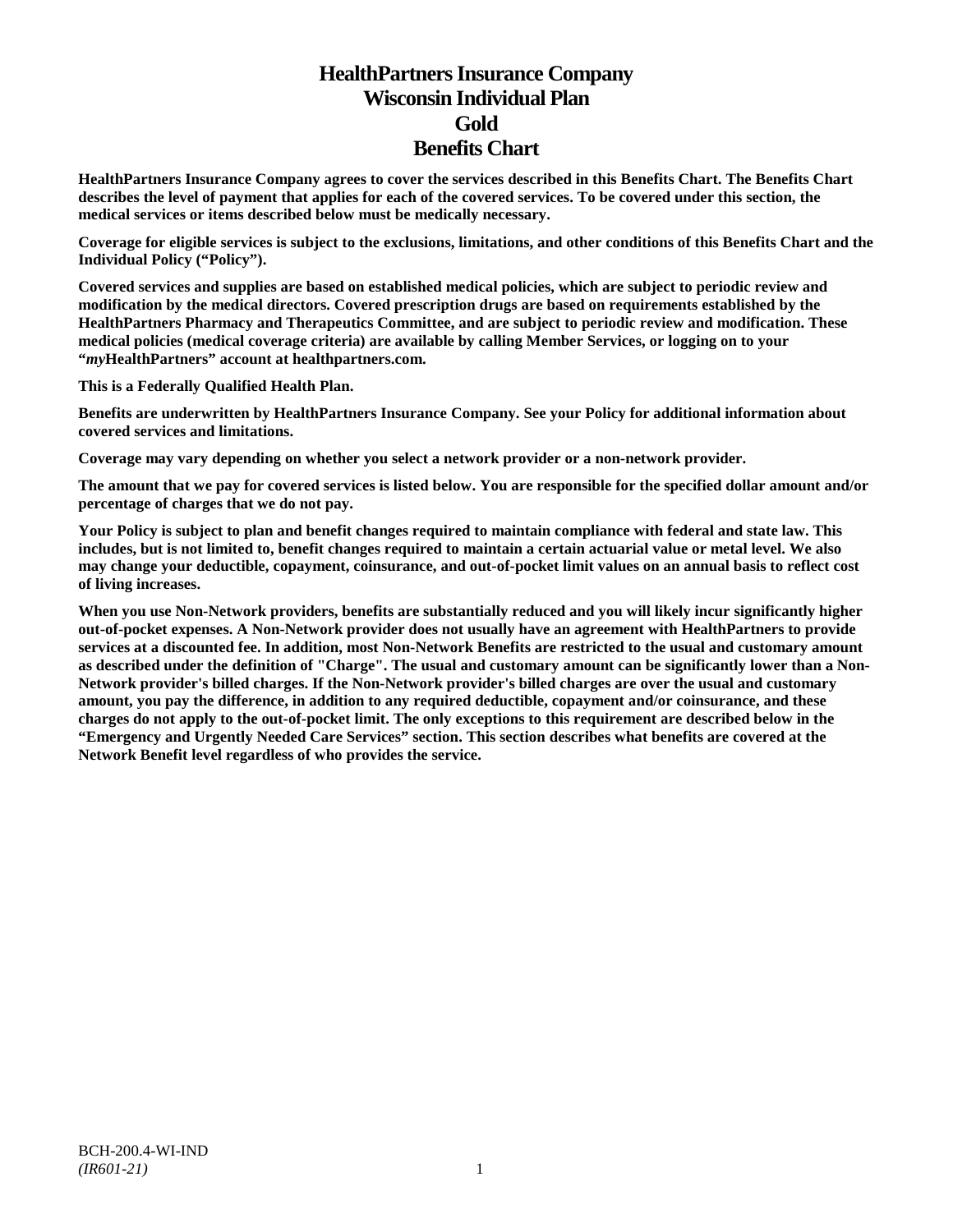## **These definitions apply to the Benefits Chart. They also apply to your Policy.**

| <b>Biosimilar Drug:</b> | A prescription drug, approved by the Food and Drug Administration (FDA), that the FDA has<br>determined is biosimilar to and interchangeable with a biological brand name drug. Biosimilar<br>drugs are not considered generic drugs and are not covered under the generic drug benefit.                                                                                                                                                                                                                                                                                                                                     |
|-------------------------|------------------------------------------------------------------------------------------------------------------------------------------------------------------------------------------------------------------------------------------------------------------------------------------------------------------------------------------------------------------------------------------------------------------------------------------------------------------------------------------------------------------------------------------------------------------------------------------------------------------------------|
| <b>Brand Name Drug:</b> | A prescription drug, approved by the Food and Drug Administration (FDA), that is manufactured,<br>sold or licensed for sale under a trademark by the pharmaceutical company that originally<br>researched and developed the drug. Brand name drugs have the same active-ingredient formula as<br>the generic version of the drug. However, generic drugs are manufactured and sold by other drug<br>manufacturers and are generally not available until after the patent on the brand name drug has<br>expired. A few brand name drugs may be covered at the generic benefit level if this is indicated on<br>the formulary. |
| <b>Calendar Year:</b>   | This is the 12-month period beginning 12:01 A.M. Central Time, on January 1, and ending 12:00<br>A.M. Central Time of the next following December 31.                                                                                                                                                                                                                                                                                                                                                                                                                                                                        |
| Charge:                 | For covered services delivered by a network provider, this is the provider's discounted fee for a<br>given medical/surgical service, procedure or item.                                                                                                                                                                                                                                                                                                                                                                                                                                                                      |
|                         | For covered services delivered by non-network providers, a contracted rate may apply if such<br>arrangement is available to HealthPartners.                                                                                                                                                                                                                                                                                                                                                                                                                                                                                  |
|                         | For the Usual and Customary Charge for covered services delivered by non-network providers,<br>our payment is calculated using one of the following options to be determined at HealthPartners'<br>discretion: 1) a percentage of the Medicare fee schedule; 2) a comparable schedule if the service is<br>not on the Medicare fee schedule; or 3) a commercially reasonable rate for such service.                                                                                                                                                                                                                          |
|                         | The Usual and Customary Charge is the maximum amount allowed that we consider in the<br>calculation of the payment of charges incurred for certain covered services. You must pay for any<br>charges above the usual and customary charge, and they do not apply to the out-of-pocket limit.                                                                                                                                                                                                                                                                                                                                 |
|                         | A charge is incurred for covered ambulatory medical and surgical services, on the date the service<br>or item is provided. A charge is incurred for covered inpatient services, on the date of admission to<br>a hospital. To be covered, a charge must be incurred on or after your effective date and on or<br>before the termination date.                                                                                                                                                                                                                                                                                |
| Copayment/Coinsurance:  | The specified dollar amount, or percentage, of charges incurred for covered services, which we do<br>not pay, but which you must pay, each time you receive certain medical services, procedures or<br>items. Our payment for those covered services or items begins after the copayment or coinsurance<br>is satisfied. Covered services or items requiring a copayment or coinsurance are specified in this<br>Benefits Chart.                                                                                                                                                                                             |
|                         | For services provided by a network provider:                                                                                                                                                                                                                                                                                                                                                                                                                                                                                                                                                                                 |
|                         | An amount which is listed as a flat dollar copayment is applied to a network provider's discounted<br>charges for a given service. However, if the network provider's discounted charges for a service or<br>item is less than the flat dollar copayment, you will pay the network provider's discounted charge.<br>An amount which is listed as a percentage of charges or coinsurance is based on the network<br>provider's discounted charges, calculated at the time the claim is processed, which may include an<br>agreed upon fee schedule rate for case rate or withhold arrangements.                               |
|                         | For services provided by a Non-Network provider:                                                                                                                                                                                                                                                                                                                                                                                                                                                                                                                                                                             |
|                         | Any copayment or coinsurance is applied to the lesser of the provider's charges or the usual and<br>customary charge for a service.                                                                                                                                                                                                                                                                                                                                                                                                                                                                                          |
|                         | A copayment or coinsurance is due at the time a service is provided, or when billed by the<br>provider. The copayment or coinsurance applicable for a scheduled visit with a network provider<br>will be collected for each visit, late cancellation and failed appointment.                                                                                                                                                                                                                                                                                                                                                 |
|                         |                                                                                                                                                                                                                                                                                                                                                                                                                                                                                                                                                                                                                              |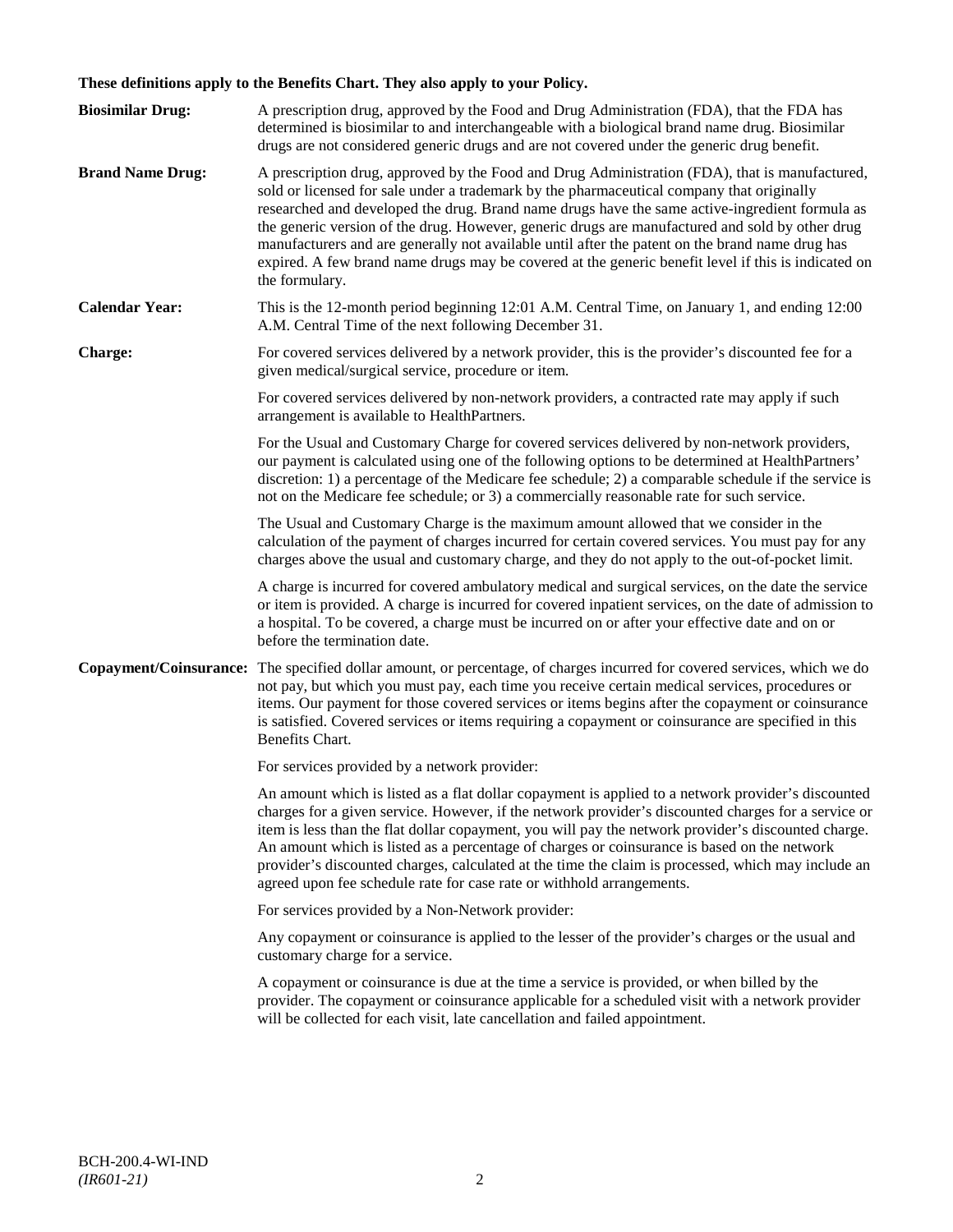| Deductible:                    | The specified dollar amount of charges incurred for covered services, which we do not pay, but an<br>enrollee or a family has to pay first in a calendar year. Our payment for those services or items<br>begins after the deductible is satisfied. For network providers, the amount of the charges that apply<br>to the deductible are based on the network provider's discounted charges, calculated at the time<br>the claim is processed, which may include an agreed upon fee schedule rate for case rate or<br>withhold arrangements. For non-network providers, the amount of charges that apply to the<br>deductible are the lesser of the provider's charges or the usual and customary charge for a service. |
|--------------------------------|-------------------------------------------------------------------------------------------------------------------------------------------------------------------------------------------------------------------------------------------------------------------------------------------------------------------------------------------------------------------------------------------------------------------------------------------------------------------------------------------------------------------------------------------------------------------------------------------------------------------------------------------------------------------------------------------------------------------------|
|                                | Any amounts paid or reimbursed by a third party, including, but not limited to: point of service<br>rebates, manufacturer coupons, manufacturer debit cards or other forms of direct reimbursement to<br>an Insured for a product or service, will not apply toward your deductible, to the extent permitted<br>under state and federal law.                                                                                                                                                                                                                                                                                                                                                                            |
|                                | Your plan has an embedded deductible. This means once a member meets the individual<br>deductible, the plan begins paying benefits for that person. If two or more members of the family<br>meet the family deductible, the plan begins paying benefits for all members of the family,<br>regardless of whether each member has met the individual deductible. However, a member may<br>not contribute more than the individual deductible toward the family deductible.                                                                                                                                                                                                                                                |
|                                | All services are subject to the deductible unless otherwise indicated below in this Benefits Chart.                                                                                                                                                                                                                                                                                                                                                                                                                                                                                                                                                                                                                     |
| Formulary:                     | This is a current list, which may be revised from time to time, of prescription drugs, medications,<br>equipment and supplies covered by us as indicated in this Benefits Chart which are covered at the<br>highest benefit level. Some drugs on the formulary may require prior authorization to be covered<br>as formulary drugs. The formulary, and information on drugs that require prior authorization, are<br>available by calling Member Services, or logging on to your "myHealthPartners" account at<br>healthpartners.com.                                                                                                                                                                                   |
| <b>Generic Drug:</b>           | A prescription drug, approved by the Food and Drug Administration (FDA), that the FDA has<br>determined is comparable to a brand name drug product in dosage form, strength, route of<br>administration, quality, intended use and documented bioequivalence. Generally, generic drugs<br>cost less than brand name drugs. Some brand name drugs may be covered at the generic drug<br>benefit level if this is indicated on the formulary.                                                                                                                                                                                                                                                                             |
| <b>Non-Formulary Drug:</b>     | This is a prescription drug, approved by the Food and Drug Administration (FDA), that is not on<br>the formulary, is medically necessary and is not investigative or experimental or otherwise<br>excluded under your Policy.                                                                                                                                                                                                                                                                                                                                                                                                                                                                                           |
| <b>Out-of-Pocket Expenses:</b> | You pay the specified copayments/coinsurance and deductibles applicable for particular services,<br>subject to the out-of-pocket limit described below. These amounts are in addition to the monthly<br>premium payments.                                                                                                                                                                                                                                                                                                                                                                                                                                                                                               |
| <b>Out-of-Pocket Limit:</b>    | You pay the copayments/coinsurance and deductibles for covered services, to the individual or<br>family out-of-pocket limit. Thereafter we cover 100% of charges incurred for all other covered<br>services, for the rest of the calendar year. You pay amounts greater than the out-of-pocket limit if<br>you exceed any lifetime maximum benefit or any visit or day limits.                                                                                                                                                                                                                                                                                                                                          |
|                                | Non-Network Benefits above the usual and customary charge (see definition of charge above) do<br>not apply to the out-of-pocket limit.                                                                                                                                                                                                                                                                                                                                                                                                                                                                                                                                                                                  |
|                                | Any amounts paid or reimbursed by a third party, including, but not limited to: point of service<br>rebates, manufacturer coupons, debit cards or other forms of direct reimbursement to an Insured<br>for a product or service, will not apply as an out-of-pocket expense, to the extent permitted under<br>state and federal law.                                                                                                                                                                                                                                                                                                                                                                                    |
|                                | You are responsible to keep track of the out-of-pocket expenses. Contact our Member Services<br>Department for assistance in determining the amount paid by the enrollee for specific eligible<br>services received. Claims for reimbursement under the Out-of-Pocket Limit provisions are subject<br>to the same time limits and provisions described under the "Claims Provisions" section of your<br>Policy.                                                                                                                                                                                                                                                                                                         |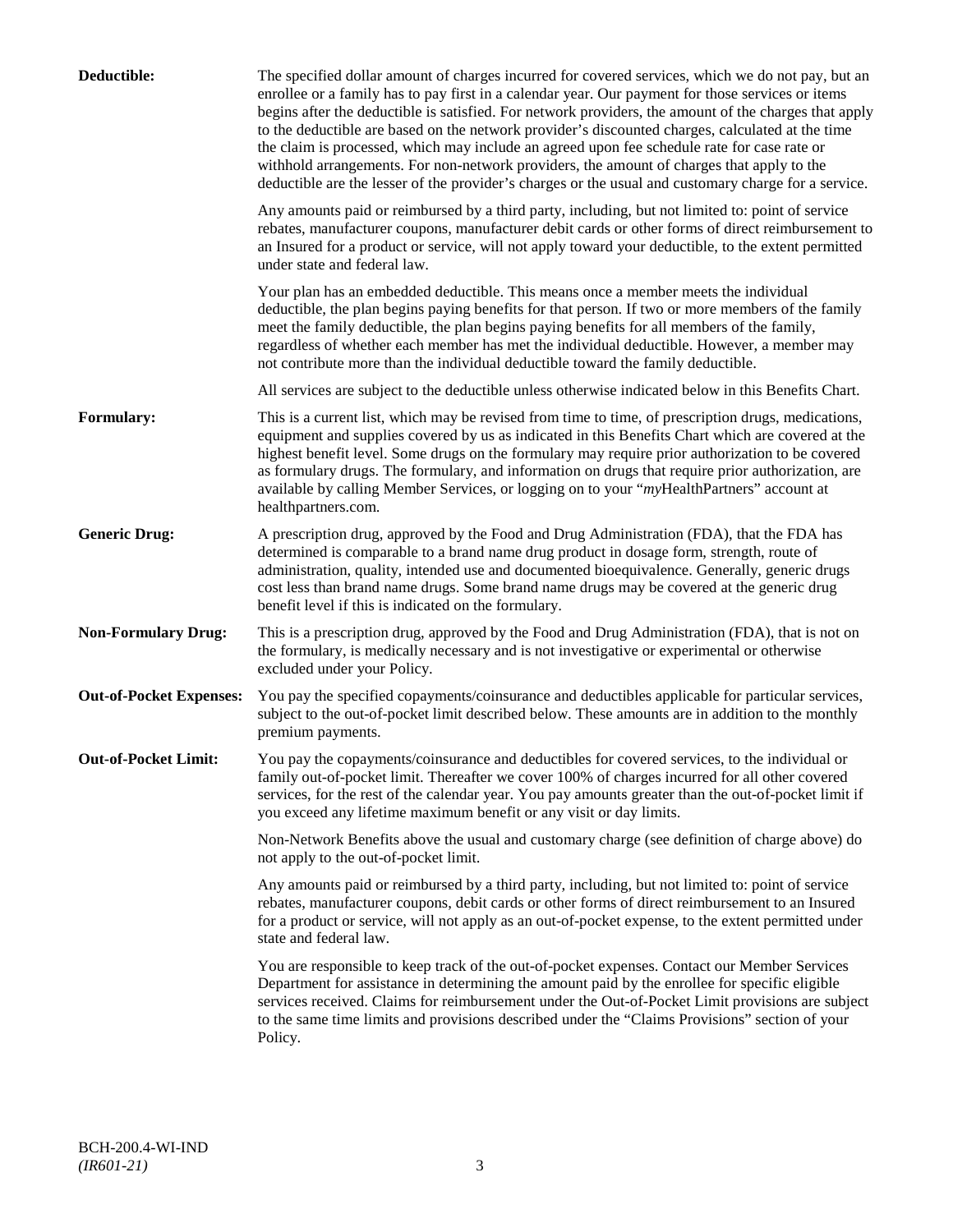**Specialty Drug List:** This is a current list, which may be revised from time to time, of prescription drugs, medications, equipment and supplies, which are typically bio-pharmaceuticals. The purpose of a specialty drug list is to facilitate enhanced monitoring of complex therapies used to treat specific conditions. Specialty drugs are covered by us as indicated in this Benefits Chart. The specialty drug list is available by calling Member Services, or logging on to your "*my*HealthPartners" account at [healthpartners.com.](http://www.healthpartners.com/) **virtuwell:** This is an online service that you may use to receive a diagnosis and treatment for certain routine conditions, such as a cold and flu, ear pain and sinus infections. You may access the virtuwell web

site a[t virtuwell.com.](http://www.virtuwell.com/)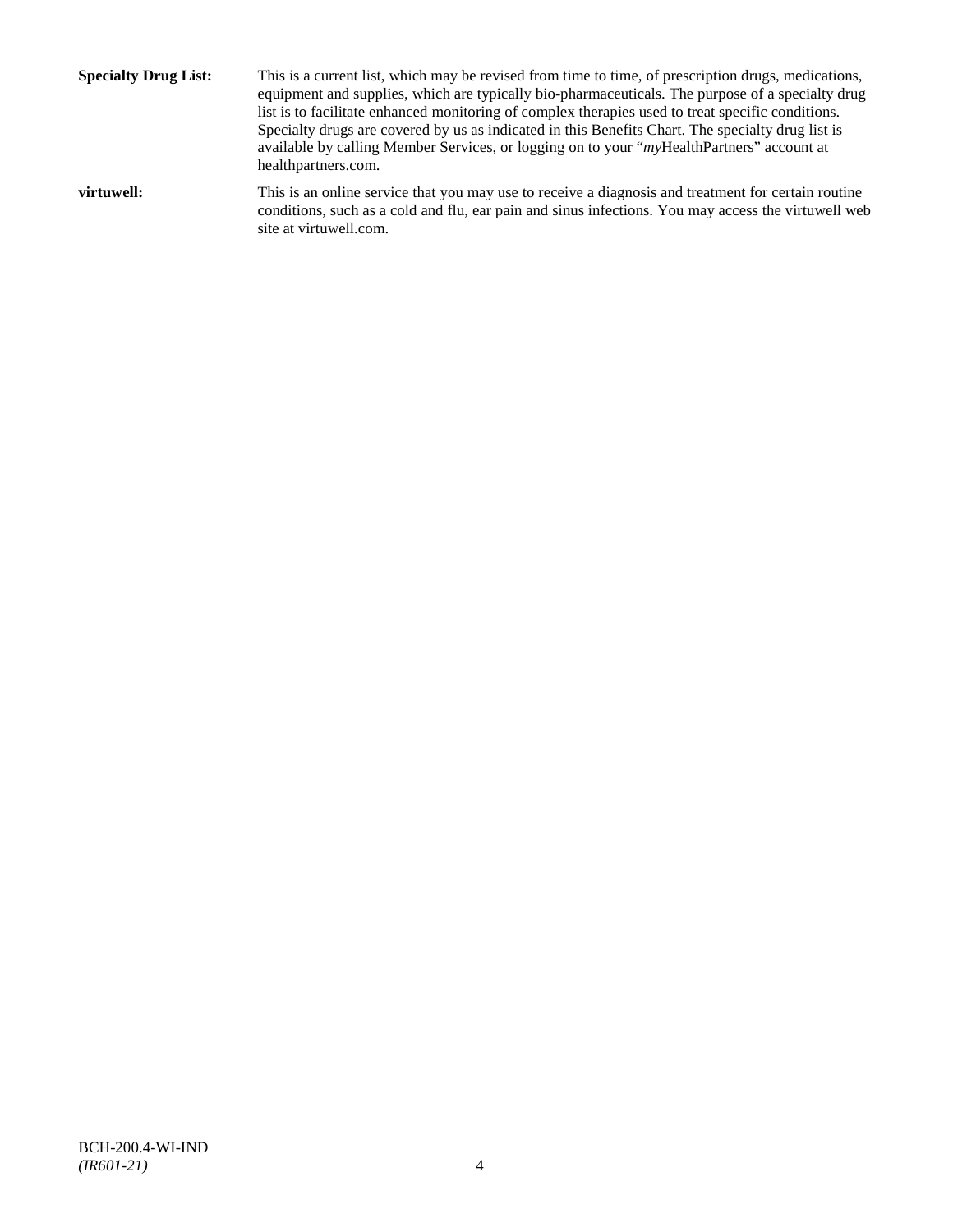## **DEDUCTIBLES AND OUT-OF-POCKET LIMITS**

### **Individual Calendar Year Deductible**

| <b>Network Benefits</b> | <b>Non-Network Benefits</b> |
|-------------------------|-----------------------------|
| \$1,200                 | \$20,000                    |

## **Family Calendar Year Deductible**

| <b>Network Benefits</b> | <b>Non-Network Benefits</b> |
|-------------------------|-----------------------------|
| \$2,400                 | \$40,000                    |

Your individual and family deductible amounts may be indexed to allow for changes under Federal rules.

Your plan has an embedded deductible. This means once a member meets the individual deductible, the plan begins paying benefits for that person. If two or more members of the family meet the family deductible, the plan begins paying benefits for all members of the family, regardless of whether each member has met the individual deductible. However, a member may not contribute more than the individual deductible toward the family deductible.

Separate deductibles must be satisfied under the Network Benefits and Non-Network Benefits.

Any amounts paid or reimbursed by a third party, including but not limited to: point of service rebates, manufacturer coupons, manufacturer debit cards or other forms of direct reimbursement to an Insured for a product or service, will not apply toward your deductible, to the extent permitted under state and federal law.

## **Individual Calendar Year Out-of-Pocket Limit**

| Network Benefits | <b>Non-Network Benefits</b> |
|------------------|-----------------------------|
| \$7,900          | None.                       |

### **Family Calendar Year Out-of-Pocket Limit**

| <b>Network Benefits</b> | <b>Non-Network Benefits</b> |
|-------------------------|-----------------------------|
| \$15,800                | None.                       |

Your individual and family out-of-pocket amounts may be indexed to allow for changes under Federal rules.

Separate Out-of-Pocket Limits must be satisfied under Network Benefits and Non-Network Benefits.

Non-Network Benefits above the usual and customary charge will not apply to the individual or family Out-of-Pocket.

Any amounts paid or reimbursed by a third party, including but not limited to: point of service rebates, manufacturer coupons, manufacturer debit cards or other forms of direct reimbursement to an Insured for a product or service, will not apply as an outof-pocket expense, to the extent permitted under state and federal law.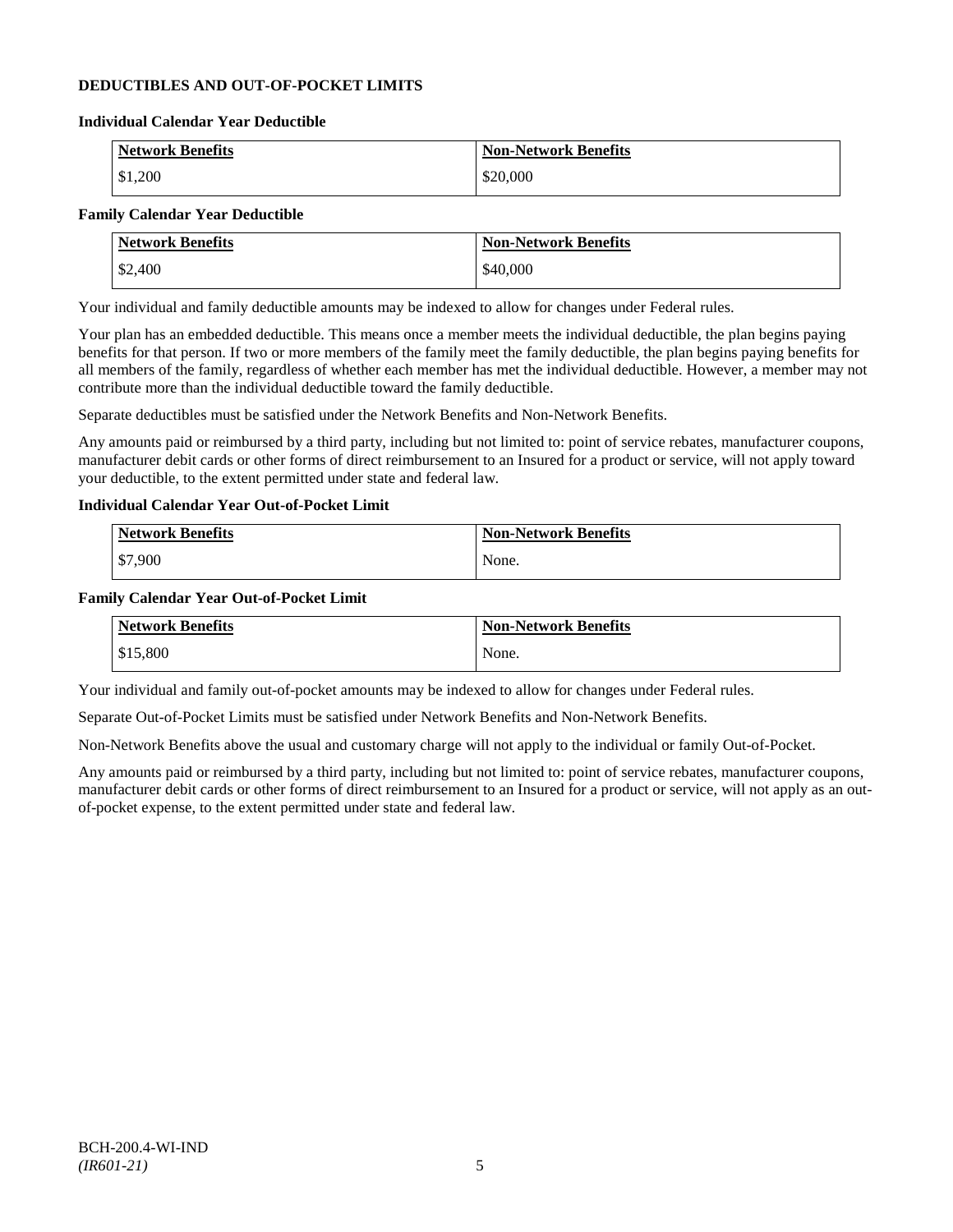## **AMBULANCE AND MEDICAL TRANSPORTATION**

## **Covered Services:**

We cover ambulance and medical transportation for medical emergencies and as shown below.

We also cover medically necessary, non-emergency transportation if it meets our medical coverage criteria.

Covered services are based on established medical policies, which are subject to periodic review and modification by the medical directors. These medical policies (medical coverage criteria) and applicable prior authorization requirements are available by calling Member Services, or logging on to your "*my*HealthPartners" account a[t healthpartners.com.](http://www.healthpartners.com/)

### **Ambulance and Medical Transportation (other than non-emergency fixed wing air ambulance transportation)**

| Network Benefits             | <b>Non-Network Benefits</b> |
|------------------------------|-----------------------------|
| 80% of the charges incurred. | See Network Benefits.       |

### **Non-Emergency Fixed Wing Air Ambulance Transportation**

| <b>Network Benefits</b>      | <b>Non-Network Benefits</b>  |
|------------------------------|------------------------------|
| 80% of the charges incurred. | 50% of the charges incurred. |

### **Not Covered:**

See "Services Not Covered" in your Policy.

## **AUTISM TREATMENT**

## **Covered Services:**

Your network provider will coordinate the prior authorization process for any autism treatment services. You may call Member Services at 952-967-7540 or toll-free at 1-888-360-0622 if you have any questions or concerns regarding the authorization process.

Please call Member Services at 952-967-7540 or toll-free at 1-888-360-0622 to request authorization for autism treatment services from a Non-Network provider.

We cover prior authorized evidence-based intensive-level and non-intensive-level treatment of autism spectrum disorders (autism disorder, Asperger's syndrome or pervasive development disorder not otherwise specified).

Covered services are based on established medical policies, which are subject to periodic review and modification by the medical directors. These medical policies (medical coverage criteria) are available by calling Member Services, or logging on to your "*my*HealthPartners" account at [healthpartners.com.](http://www.healthpartners.com/)

**Intensive-Level Services for children diagnosed with autism spectrum disorders.** Intensive-level services must begin on or after two years of age and end before nine years of age. Intensive-level services, on average, are services provided for more than 20 hours of treatment per week. (The average number of hours a week is calculated over a 6-month period.)

| <b>Network Benefits</b>                                                                                    | <b>Non-Network Benefits</b>                                              |
|------------------------------------------------------------------------------------------------------------|--------------------------------------------------------------------------|
| 100% of the charges incurred, subject to a copayment of  <br>\$30 per visit.<br>Deductible does not apply. | 50% of the charges incurred.<br>Limited to 235 visits per calendar year. |
| Limited to 235 visits per calendar year.                                                                   |                                                                          |

The maximum number of visits is combined for Network Benefits and Non-Network Benefits.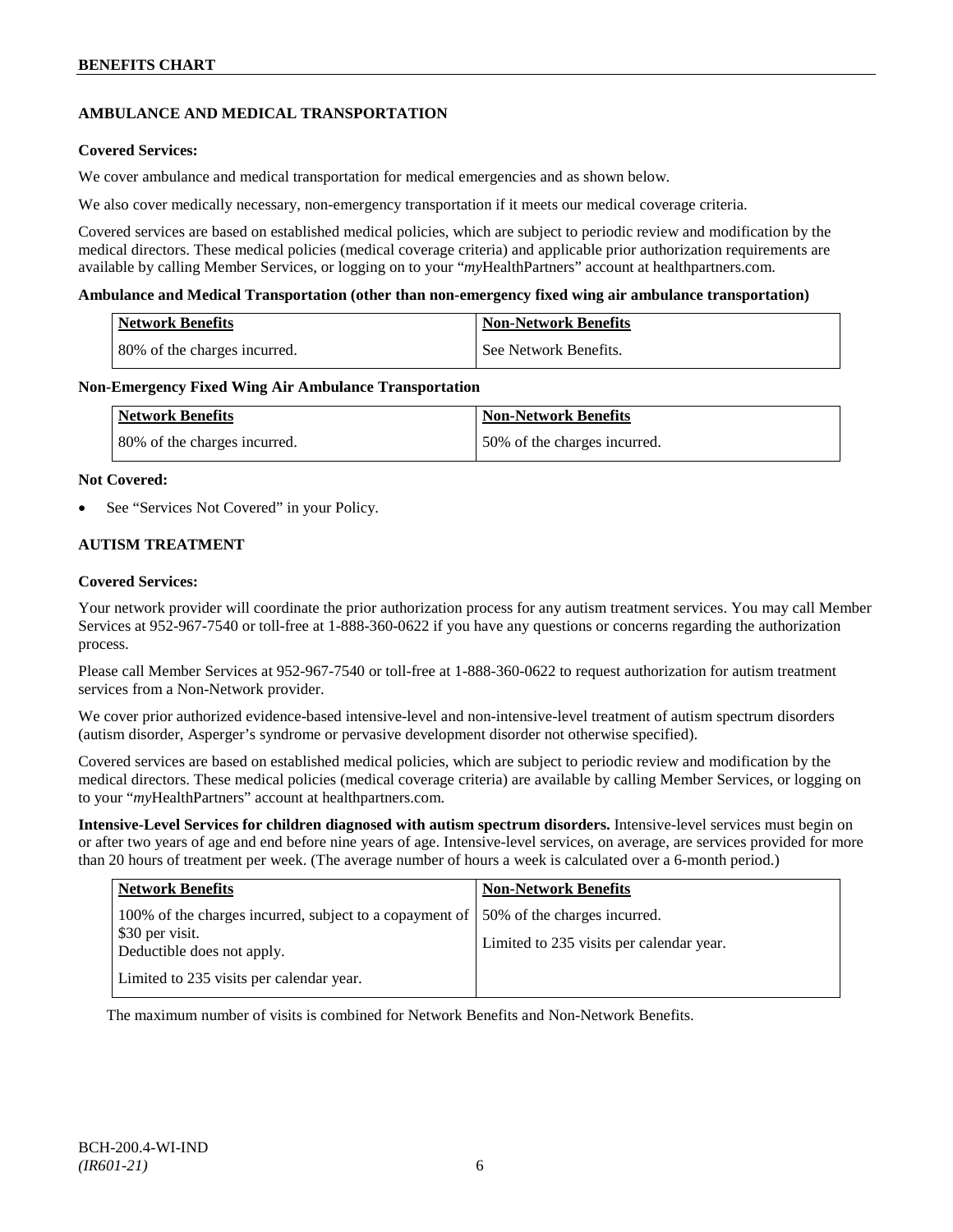## **Intensive-Level Services Lifetime Maximum Benefit**

| <b>Network Benefits</b>                               | <b>Non-Network Benefits</b>                           |
|-------------------------------------------------------|-------------------------------------------------------|
| 4 years of cumulative services under this plan or any | 4 years of cumulative services under this plan or any |
| other plan.                                           | other plan.                                           |

## **Non-intensive-Level Services for Insureds diagnosed with autism spectrum disorders**

| <b>Network Benefits</b>                                                                                  | <b>Non-Network Benefits</b>                                              |
|----------------------------------------------------------------------------------------------------------|--------------------------------------------------------------------------|
| 100% of the charges incurred, subject to a copayment of<br>\$30 per visit.<br>Deductible does not apply. | 50% of the charges incurred.<br>Limited to 120 visits per calendar year. |
| Limited to 120 visits per calendar year.                                                                 |                                                                          |

The maximum number of visits is combined for Network Benefits and Non-Network Benefits.

## **Not Covered:**

See "Services Not Covered" in your Policy.

## **BEHAVIORAL HEALTH SERVICES**

### **Covered Services:**

Covered services are based on established medical policies, which are subject to periodic review and modification by the medical directors. These medical policies (medical coverage criteria) are available by calling Member Services, or logging on to your "*my*HealthPartners" account at [healthpartners.com.](http://www.healthpartners.com/)

**Transitional Treatment Services.** These are services for the treatment of nervous or mental disorders, alcoholism or other drug abuse problems which are provided to an Insured in a less restrictive manner than are inpatient hospital services but in a more intensive manner than are outpatient services. Transitional treatment services are services offered by a provider, and certified by the Wisconsin Department of Health Services for each of the following (except the last bulleted item):

- Mental health services for covered adults in a day treatment program.
- Mental health services for covered children in a day hospital treatment program.
- Services for persons with chronic mental illness provided through a community support program.
- Residential treatment programs for alcohol and/or drug dependent covered persons.
- Alcohol and Other Drug Abuse (AODA) services in, a day treatment program.
- Services for persons who are experiencing a mental health crisis or who are in a situation likely to turn into a mental health crisis if support is not provided.
- Intensive outpatient programs for the treatment of psychoactive substance use disorders provided in accordance with the patient placement criteria of the American Society of Addiction Medicine.

## **Mental Health Services**

We cover services for mental health diagnoses as described in the Diagnostic and Statistical Manual of Mental Disorders – Fifth Edition (DSM 5) (most recent edition) that lead to significant disruption of function in your life.

We provide coverage for mental health treatment ordered by a Wisconsin court under a valid court order that is issued on the basis of a behavioral care evaluation performed by a licensed psychiatrist or doctoral level licensed psychologist, which includes a diagnosis and an individual treatment plan for care in the most appropriate, least restrictive environment. We must be given a copy of the court order and the behavioral care evaluation, and the service must be a covered benefit under your Policy, and the service must be provided by a network provider, or other provider as required by law.

**Outpatient Services:** We cover medically necessary outpatient professional mental health services for evaluation, crisis intervention, and treatment of mental health disorders.

A comprehensive diagnostic assessment will be made of each patient as the basis for a determination by a mental health professional, concerning the appropriate treatment and the extent of services required.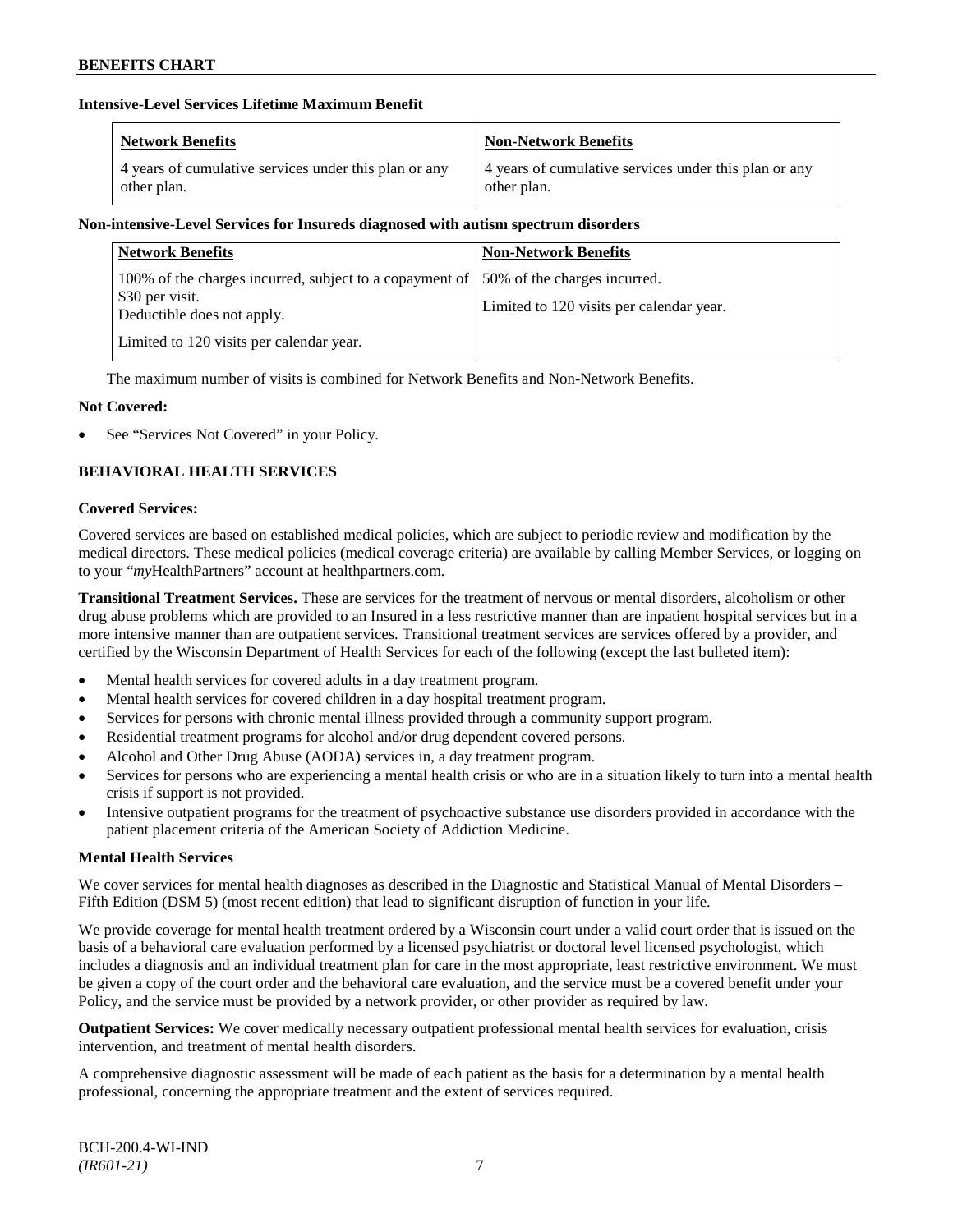Outpatient services we cover for a diagnosed mental health condition include the following:

- Individual, group, family and multi-family therapy;
- Medication management provided by a physician, certified nurse practitioner, or physician's assistant;
- Psychological testing services for the purposes of determining the differential diagnoses and treatment planning for patients currently receiving behavioral health services;
- Partial hospitalization services in a licensed hospital or community mental health center;
- Psychotherapy and nursing services provided in the home if authorized by us; and
- Treatment for gender dysphoria that meets medical coverage criteria.

| <b>Network Benefits</b>                                                                                                               | <b>Non-Network Benefits</b>  |
|---------------------------------------------------------------------------------------------------------------------------------------|------------------------------|
| 100% of the charges incurred, subject to a copayment of<br>\$30 per visit.<br>Deductible does not apply.                              | 50% of the charges incurred. |
| For family therapy, only one copayment will be<br>charged, regardless of the number of Insureds primarily<br>involved in the therapy. |                              |

### **Group Therapy**

| Network Benefits                                                                                                                       | <b>Non-Network Benefits</b> |
|----------------------------------------------------------------------------------------------------------------------------------------|-----------------------------|
| 100% of the charges incurred, subject to a copayment of 150% of the charges incurred.<br>\$15 per visit.<br>Deductible does not apply. |                             |

**Inpatient Services:** We cover medically necessary inpatient services in a hospital or licensed residential treatment facility and professional services for treatment of mental health disorders. Medical stabilization is covered under inpatient hospital services in the "Hospital and Skilled Nursing Facility Services" section.

We cover residential care for the treatment of eating disorders in a licensed facility, as an alternative to inpatient care, when it is medically necessary and your physician obtains authorization from us.

| <b>Network Benefits</b>      | <b>Non-Network Benefits</b>  |
|------------------------------|------------------------------|
| 80% of the charges incurred. | 50% of the charges incurred. |

**Transitional Treatment Services:** We cover transitional treatment services described above for treatment of mental and nervous disorders**.**

| Network Benefits                                                                                                                      | <b>Non-Network Benefits</b> |
|---------------------------------------------------------------------------------------------------------------------------------------|-----------------------------|
| 100% of the charges incurred, subject to a copayment of 150% of the charges incurred.<br>S30 per visit.<br>Deductible does not apply. |                             |

#### **Substance Abuse Treatment Services**

We cover medically necessary services for assessments by a licensed alcohol and drug counselor and treatment of Substance-Related Disorders as defined in the latest edition of the DSM 5.

**Outpatient Services:** We cover medically necessary outpatient professional services for diagnosis and treatment of alcoholism and other drug abuse problems. Chemical dependency treatment services must be provided by a program licensed by the local Department of Health Services.

Outpatient services we cover for a diagnosed substance abuse disorder include the following:

- Individual, group, family, and multi-family therapy provided in an office setting; and
- We cover opiate replacement therapy including methadone and buprenorphine treatment.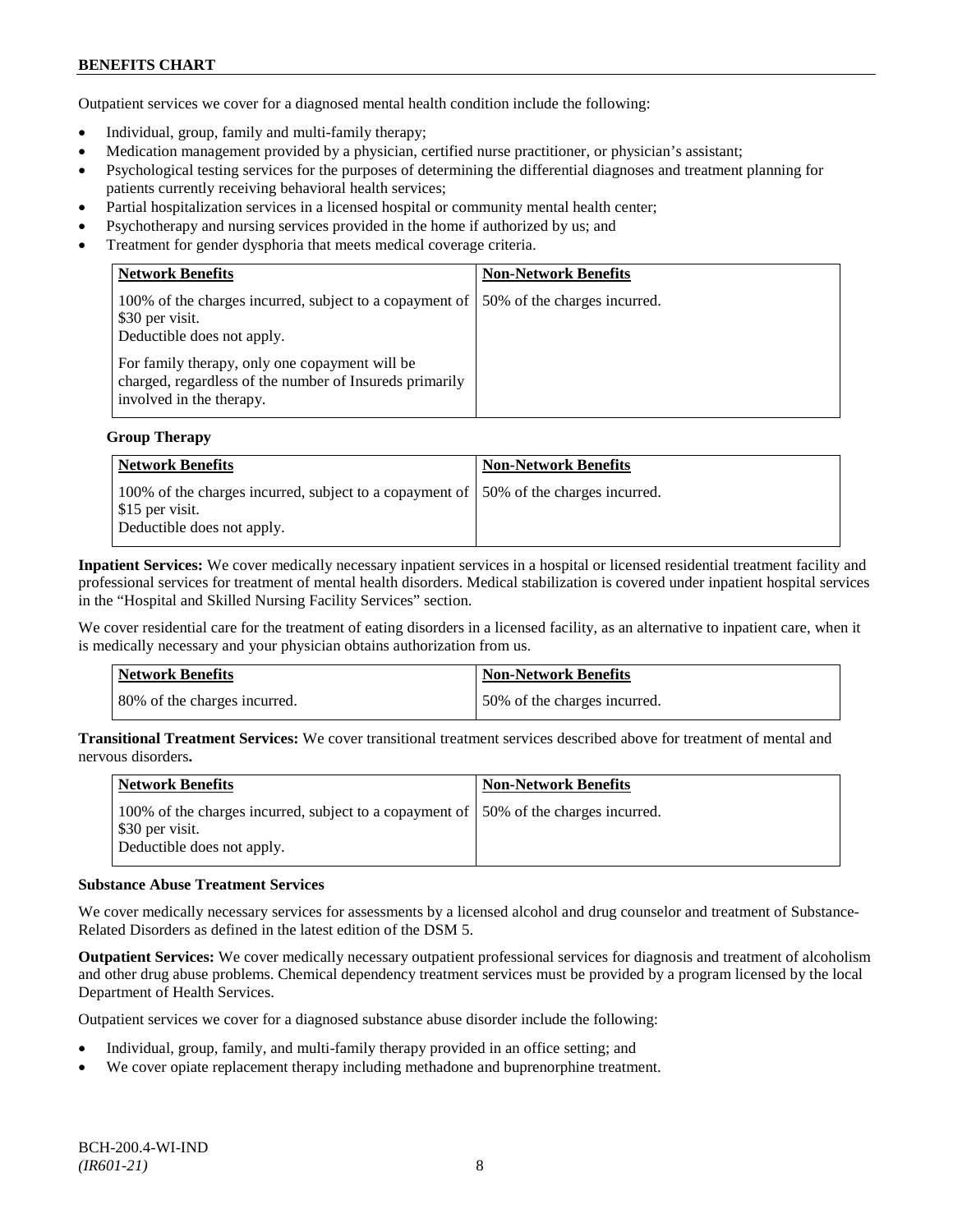| <b>Network Benefits</b>                                                                                                               | <b>Non-Network Benefits</b>  |
|---------------------------------------------------------------------------------------------------------------------------------------|------------------------------|
| 100% of the charges incurred, subject to a copayment of<br>\$30 per visit.<br>Deductible does not apply.                              | 50% of the charges incurred. |
| For family therapy, only one copayment will be<br>charged, regardless of the number of Insureds primarily<br>involved in the therapy. |                              |

**Inpatient Services:** We cover medically necessary inpatient services in a hospital or a licensed residential primary treatment center.

We cover services provided in a hospital that is licensed by the local state and accredited by Medicare.

Detoxification Services: We cover detoxification services in a hospital or community detoxification facility if it is licensed by the local Department of Health Services.

| <b>Network Benefits</b>      | <b>Non-Network Benefits</b>  |
|------------------------------|------------------------------|
| 80% of the charges incurred. | 50% of the charges incurred. |

**Transitional Treatment Services:** We cover transitional treatment services described above for treatment of alcoholism or other drug abuse problems.

| <b>Network Benefits</b>                                                                                                                | <b>Non-Network Benefits</b> |
|----------------------------------------------------------------------------------------------------------------------------------------|-----------------------------|
| 100% of the charges incurred, subject to a copayment of 150% of the charges incurred.<br>\$30 per visit.<br>Deductible does not apply. |                             |

## **Additional Mental Health and Substance Abuse Benefits for a Dependent Child Who is a Student**

If a dependent child is a student in a school that is located in Wisconsin, but outside of our service area, we cover services as required under Wisconsin Statute 609.655.

| <b>Network Benefits</b>                                                                                                                | <b>Non-Network Benefits</b> |
|----------------------------------------------------------------------------------------------------------------------------------------|-----------------------------|
| 100% of the charges incurred, subject to a copayment of 150% of the charges incurred.<br>\$30 per visit.<br>Deductible does not apply. |                             |

### **Not Covered:**

See "Services Not Covered" in your Policy.

### **CHIROPRACTIC SERVICES**

#### **Covered Services:**

We cover chiropractic services for rehabilitative care. Chiropractic services are adjustments to any abnormal articulations of the human body, especially those of the spinal column, for the purpose of giving freedom of action to impinged nerves that may cause pain or deranged function.

Massage therapy which is performed in conjunction with other treatment/modalities by a chiropractor, is part of a prescribed treatment plan and is not billed separately is covered.

| <b>Network Benefits</b>                                                                                                                | <b>Non-Network Benefits</b> |
|----------------------------------------------------------------------------------------------------------------------------------------|-----------------------------|
| 100% of the charges incurred, subject to a copayment of 150% of the charges incurred.<br>\$30 per visit.<br>Deductible does not apply. |                             |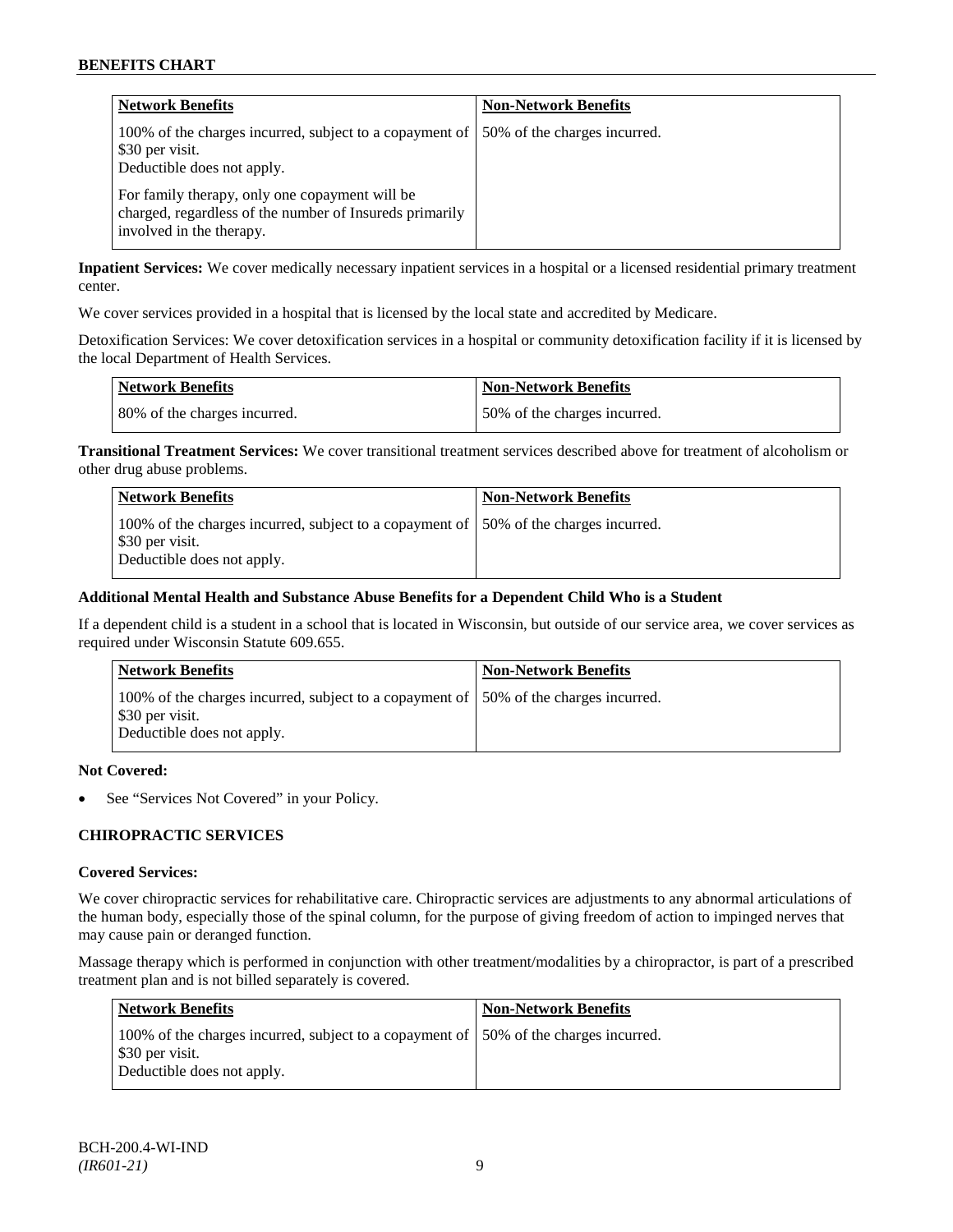## **Not Covered:**

- Massage therapy for the purpose of comfort or convenience of the Insured.
- See "Services Not Covered" in your Policy.

## **CLINICAL TRIALS**

### **Covered Services:**

We cover certain routine services if you participate in a Phase I, Phase II, Phase III or Phase IV approved clinical trial that is conducted in relation to the prevention, detection, or treatment of cancer or other life-threatening disease or condition as defined in the Affordable Care Act. Approved clinical trials include (1) federally funded trials when the study or investigation is approved or funded by any of the federal agencies defined in the Public Health Services Act, section 2709 (d) (1) (A); (2) the study or investigation is conducted under an investigational new drug application reviewed by the Food and Drug Administration; and (3) the study or investigation is a drug trial that is exempt from having such an investigational new drug application. We cover routine patient costs for services that would be eligible under the Policy and this Benefits Chart if the service were provided outside of a clinical trial.

| <b>Network Benefits</b>                               | <b>Non-Network Benefits</b>                           |
|-------------------------------------------------------|-------------------------------------------------------|
| Coverage level is same as corresponding Network       | Coverage level is same as corresponding Non-Network   |
| Benefits, depending on type of service provided, such | Benefits, depending on type of service provided, such |
| as Office Visits for Illness or Injury, Inpatient or  | as Office Visits for Illness or Injury, Inpatient or  |
| <b>Outpatient Hospital Services.</b>                  | <b>Outpatient Hospital Services.</b>                  |
|                                                       |                                                       |

### **Not Covered:**

- The investigative or experimental item, device or service itself.
- Items or services that are provided solely to satisfy data collection and analysis needs and that are not used in the direct clinical management of the patient.
- A service that is clearly inconsistent with widely accepted and established standards of care for a particular diagnosis.
- See "Services Not Covered" in your Policy.

## **DENTAL SERVICES**

#### **Covered Services:**

We cover services as described below.

**Accidental Dental Services:** We cover services dentally necessary to treat and restore damage done to sound, natural, unrestored teeth as a result of an accidental injury. Coverage is for damage caused by external trauma to face and mouth only, not for cracked or broken teeth, which result from biting or chewing. We cover restorations, root canals, crowns and replacement of teeth lost that are directly related to the accident in which the Insured was involved. We cover initial exams, xrays and palliative treatment including extractions, and other oral surgical procedures directly related to the accident. Subsequent treatment must be initiated within the Policy's time-frame and must be directly related to the accident. We do not cover restoration and replacement of teeth that are not "sound and natural" at the time of the accident.

Full mouth rehabilitation to correct occlusion (bite) and malocclusion (misaligned teeth not due to the accident) are not covered.

When an implant-supported dental prosthetic treatment is pursued, benefits are limited to the amount that would be paid toward the placement of a removable dental prosthetic appliance that could be used in the absence of implant treatment.

| <b>Network Benefits</b>       | <b>Non-Network Benefits</b> |
|-------------------------------|-----------------------------|
| 180% of the charges incurred. | No coverage.                |

For all accidental dental services, treatment and/or restoration must be initiated within six months of the date of the injury. Coverage is limited to the initial course of treatment and/or initial restoration. Services must be provided within twentyfour months of the date of injury to be covered.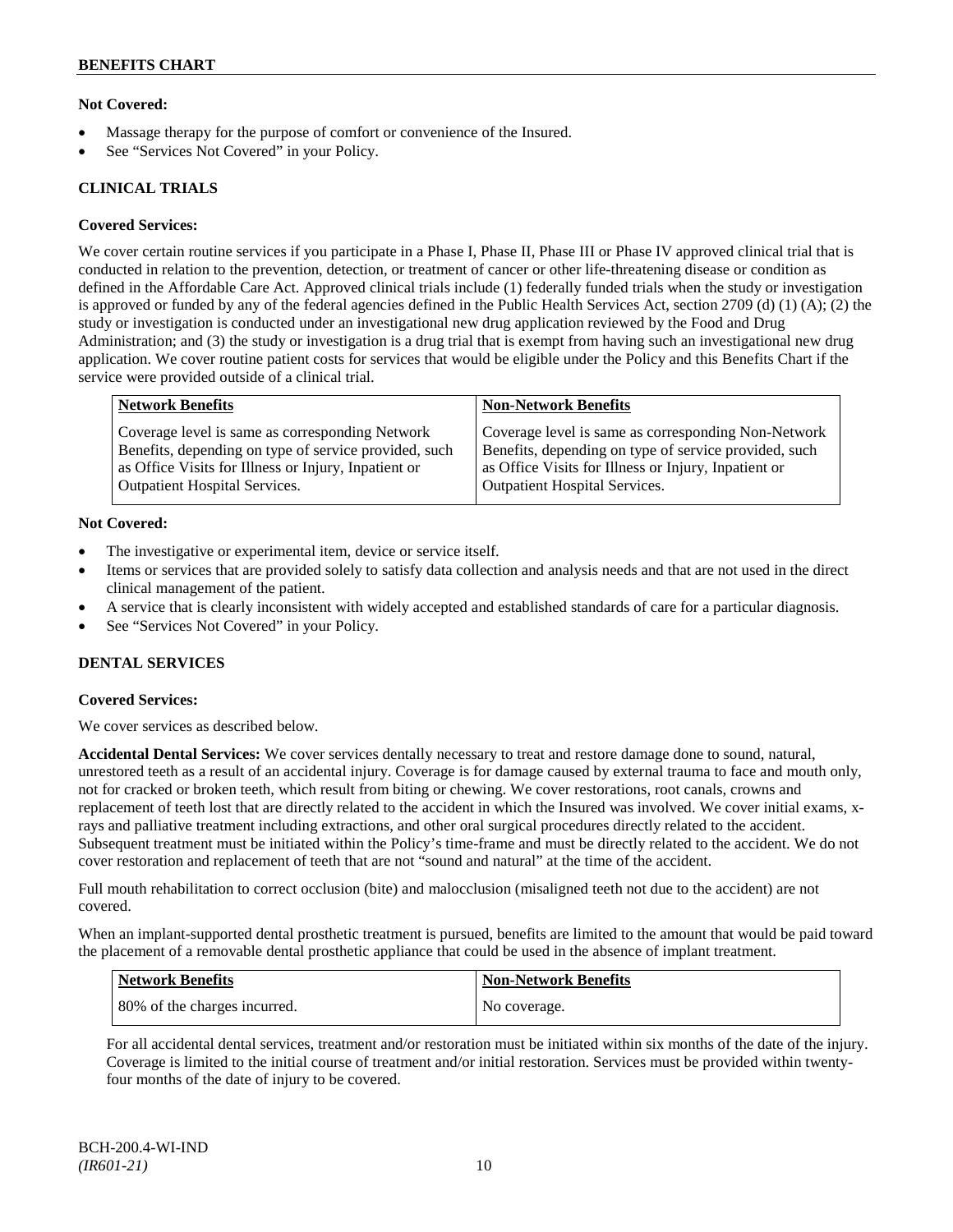### **Medical Referral Dental Services**

**Medically Necessary Outpatient Dental Services:** We cover medically necessary outpatient dental services. Coverage is limited to dental services required for treatment of an underlying medical condition, e.g., removal of teeth to complete radiation treatment for cancer of the jaw, cysts and lesions.

| <b>Network Benefits</b>      | <b>Non-Network Benefits</b>  |
|------------------------------|------------------------------|
| 80% of the charges incurred. | 50% of the charges incurred. |

**Medically Necessary Hospitalization and Anesthesia for Dental Care:** We cover medically necessary hospitalization and anesthesia for dental care. This is limited to charges incurred by an Insured who: (1) is a child under age 5; (2) is severely disabled; (3) has a medical condition, and requires hospitalization or general anesthesia for dental care treatment; or (4) is a child between ages 5 and 12 and care in dental offices has been attempted unsuccessfully and usual methods of behavior modification have not been successful, or when extensive amounts of restorative care, exceeding 4 appointments, are required.

Coverage is limited to facility and anesthesia charges. Oral surgeon/dentist professional fees are not covered. The following are examples, though not all-inclusive, of medical conditions which may require hospitalization for dental services: severe asthma, severe airway obstruction or hemophilia. Hospitalization required due to the behavior of the Insured or due to the extent of the dental procedure is not covered.

| Network Benefits             | <b>Non-Network Benefits</b>  |
|------------------------------|------------------------------|
| 80% of the charges incurred. | 50% of the charges incurred. |

**Medical Complications of Dental Care:** We cover medical complications of dental care. Treatment must be medically necessary care and related to medical complications of non-covered dental care, including complications of the head, neck, or substructures.

| Network Benefits             | <b>Non-Network Benefits</b>  |
|------------------------------|------------------------------|
| 80% of the charges incurred. | 50% of the charges incurred. |

**Oral Surgery:** We cover oral surgery. Coverage is limited to treatment of medical conditions requiring oral surgery, such as treatment of oral neoplasm, non-dental cysts, fracture of the jaw, trauma of the mouth and jaw, and any other oral surgery procedures provided as medically necessary dental services.

| <b>Network Benefits</b>      | Non-Network Benefits         |
|------------------------------|------------------------------|
| 80% of the charges incurred. | 50% of the charges incurred. |

**Treatment of Cleft Lip and Cleft Palate:** We cover treatment of cleft lip and cleft palate of a dependent child, including orthodontic treatment and oral surgery directly related to the cleft. Dental services which are not required for the treatment of cleft lip or cleft palate are not covered. If a dependent child covered under your Policy is also covered under a dental plan which includes orthodontic services, that dental plan shall be considered primary for the necessary orthodontic services. Oral appliances are subject to the same copayment, conditions and limitations as durable medical equipment.

| <b>Network Benefits</b>                               | <b>Non-Network Benefits</b>                           |
|-------------------------------------------------------|-------------------------------------------------------|
| Coverage level is same as corresponding Network       | Coverage level is same as corresponding Non-Network   |
| Benefits, depending on type of service provided, such | Benefits, depending on type of service provided, such |
| as Office Visits for Illness or Injury, Inpatient or  | as Office Visits for Illness or Injury, Inpatient or  |
| <b>Outpatient Hospital Services.</b>                  | <b>Outpatient Hospital Services.</b>                  |

**Treatment of Temporomandibular Disorder (TMD) and Craniomandibular Disorder (CMD):** We cover diagnostic procedures, surgical treatment and non-surgical treatment (including intraoral splint therapy devices) for temporomandibular disorder (TMD) and craniomandibular disorder (CMD), which is medically necessary care. Dental services which are not required to directly treat TMD or CMD are not covered.

| <b>Network Benefits</b>      | <b>Non-Network Benefits</b>  |
|------------------------------|------------------------------|
| 80% of the charges incurred. | 50% of the charges incurred. |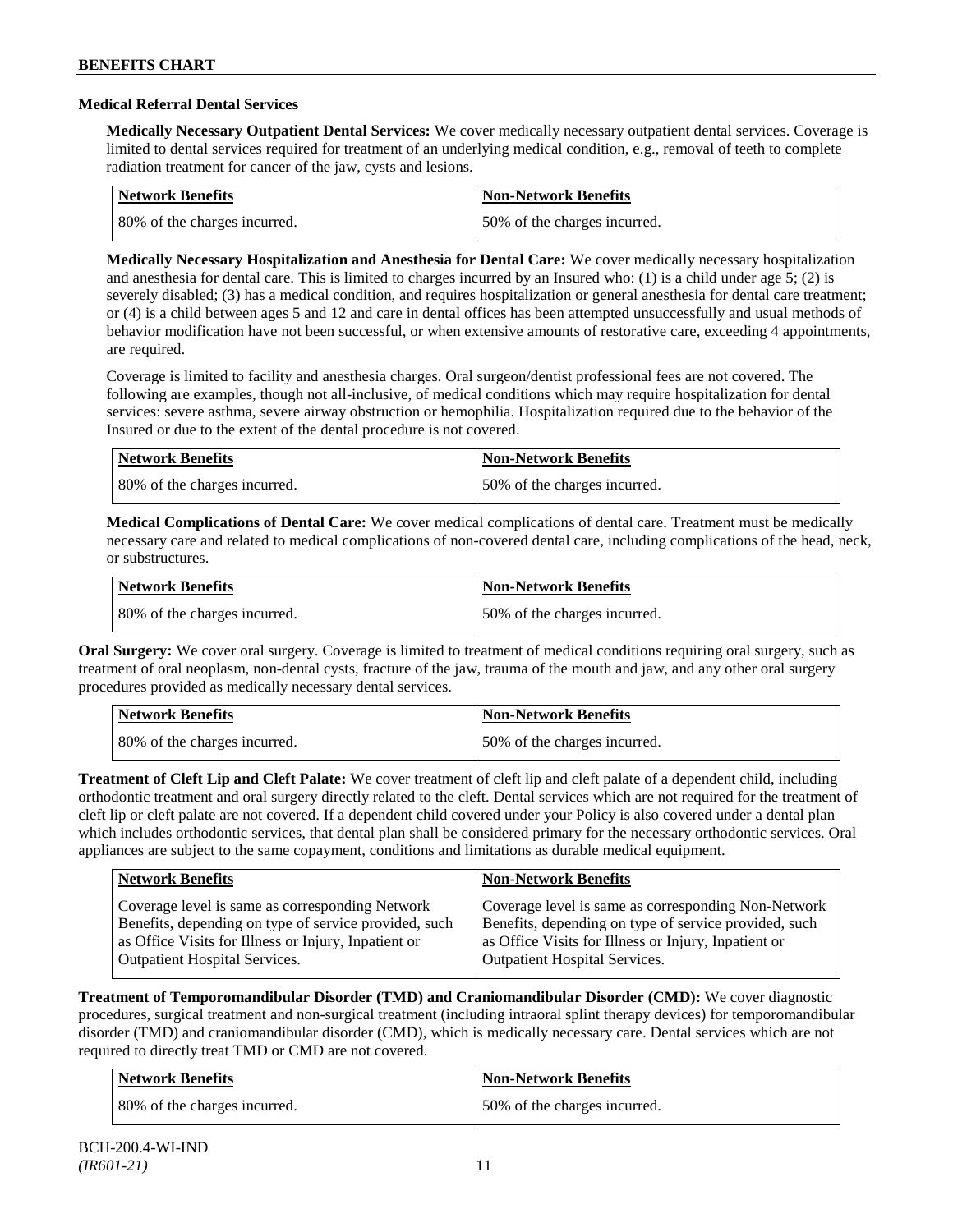## **Not Covered:**

- Dental treatment, procedures or services not listed in this Benefits Chart.
- Accident-related dental services if treatment is: (1) provided to teeth which are not sound and natural; (2) to teeth which have been restored; (3) initiated beyond six months from the date of the injury; (4) received beyond the initial treatment or restoration; or (5) received beyond twenty-four months from the date of injury.
- Accident-related dental services by a Non-Network provider.
- Oral surgery to remove wisdom teeth.
- Orthognathic treatment or procedures and all related services.
- See "Services Not Covered" in your Policy.

## **DIAGNOSTIC IMAGING SERVICES**

### **Covered Services:**

We cover diagnostic imaging, when ordered by a provider and provided in a clinic or outpatient hospital facility.

For Network Benefits, non-emergent, scheduled outpatient Magnetic Resonance Imaging (MRI) and Computed Tomography (CT) must be provided at a designated facility. Your physician or facility will obtain or verify prior authorization for these services, as needed.

We cover services provided in a clinic or outpatient hospital facility. To see the benefit level for inpatient hospital or skilled nursing facility services, see benefits under Inpatient Hospital and Skilled Nursing Facility Services.

### **Outpatient Magnetic Resonance Imaging (MRI) and Computed Tomography (CT)**

| <b>Network Benefits</b>      | <b>Non-Network Benefits</b>   |
|------------------------------|-------------------------------|
| 80% of the charges incurred. | 150% of the charges incurred. |

### **All Other Outpatient Diagnostic Imaging Services**

#### **Services for Illness or Injury**

| <b>Network Benefits</b>      | <b>Non-Network Benefits</b>  |
|------------------------------|------------------------------|
| 80% of the charges incurred. | 50% of the charges incurred. |

## **Preventive Services (MRI/CT procedures are not considered preventive)**

Diagnostic imaging services associated with preventive services are covered at the benefit level shown in the "Preventive Services" section of this Benefits Chart.

### **Not Covered:**

See "Services Not Covered" in your Policy.

## **DURABLE MEDICAL EQUIPMENT, PROSTHETICS, ORTHOTICS AND SUPPLIES**

#### **Covered Services:**

We cover equipment and services, as described below.

We cover durable medical equipment and services, prosthetics, orthotics, and supplies, subject to the limitations below, including certain disposable supplies, enteral feedings and the following diabetic supplies and equipment: glucose monitors, insulin pumps limited to the purchase of one pump per year, syringes, blood and urine test strips and other diabetic supplies as deemed medically appropriate and necessary, for Insureds with gestational, Type I or Type II diabetes.

We cover external hearing aids, cochlear implants, and related treatment prescribed by a physician or by a licensed audiologist for Insureds under 18 years of age who have hearing loss.

We also cover basic hearing aids for Insureds age 18 or older for the correction of a hearing impairment.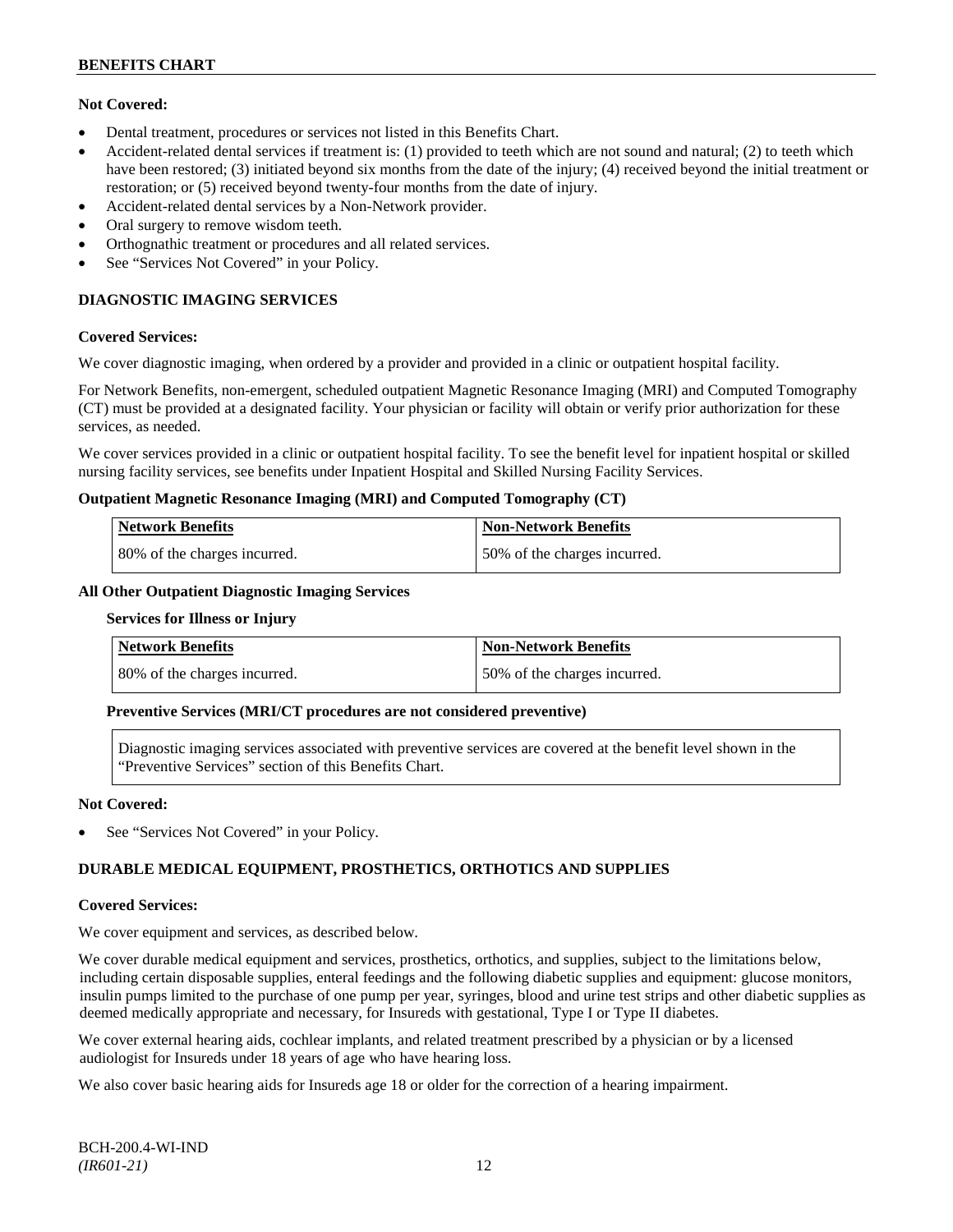Osseointegrated or bone-anchored hearing aids are only covered for Insureds who have hearing loss that is not correctable by any other procedure.

Hearing aids are limited to one basic, standard hearing aid for each ear every three years.

A basic hearing aid is defined as a hearing device that consists of a microphone, amplifier, volume control, battery and receiver. It does not include upgrades above and beyond the functionality of a basic hearing aid, including, but not limited to, hearing improvements for group settings, background noise, Bluetooth/remote control functionality, or extended warranties. Charges for upgrades above the cost of a basic, standard hearing aid are not covered.

| <b>Network Benefits</b>      | <b>Non-Network Benefits</b>  |
|------------------------------|------------------------------|
| 80% of the charges incurred. | 50% of the charges incurred. |

#### **Special Dietary Treatment for Phenylketonuria (PKU) if it meets our medical coverage criteria**

| <b>Network Benefits</b>      | <b>Non-Network Benefits</b>  |
|------------------------------|------------------------------|
| 80% of the charges incurred. | 50% of the charges incurred. |

### **Oral Amino Acid Based Elemental Formula if it meets our medical coverage criteria**

| Network Benefits             | <b>Non-Network Benefits</b>  |
|------------------------------|------------------------------|
| 80% of the charges incurred. | 50% of the charges incurred. |

### **Limitations:**

Coverage of durable medical equipment is limited by the following.

- No more than a 90-day supply of diabetic supplies are covered and dispensed at a time.
- Payment will not exceed the cost of an alternate piece of equipment or service that is effective and medically necessary.
- For prosthetic benefits, other than oral appliances for cleft lip and cleft palate, payment will not exceed the cost of an alternate piece of equipment or service that is effective, medically necessary and enables Insureds to conduct standard activities of daily living.
- We reserve the right to determine if an item will be approved for rental vs. purchase.
- We require that certain diabetic supplies and equipment be purchased at a pharmacy.
- Diabetic supplies and equipment are limited to certain models and brands.
- Durable medical equipment and supplies must be obtained from or repaired by approved vendors.
- Covered services and supplies are based on established medical policies which are subject to periodic review and modification by the medical directors. Our medical policy for diabetic supplies includes information on our required models and brands. These medical policies (medical coverage criteria) are available by calling Member Services, or logging on to your "*my*HealthPartners" account at [healthpartners.com.](http://www.healthpartners.com/)

## **Not Covered:**

Items which are not eligible for coverage include, but are not limited to:

- Replacement or repair of any covered items, if the items are (i) damaged or destroyed by misuse, abuse or carelessness, (ii) lost; or (iii) stolen.
- Duplicate or similar items.
- Labor and related charges for repair of any covered items which are more than the cost of replacement by an approved vendor.
- Sales tax, mailing, delivery charges, service call charges.
- Items which are primarily educational in nature or for hygiene, vocation, comfort, convenience or recreation.
- Communication aids or devices: equipment to create, replace or augment communication abilities including, but not limited to, speech processors, receivers, communication boards, or computer or electronic assisted communication.
- Implantable and osseointegrated or bone-anchored hearing aids and their fitting, except as specifically described in this Benefits Chart. This exclusion does not apply to cochlear implants.
- Eyeglasses, contact lenses and their fitting, measurement and adjustment, except as specifically described in this Benefits Chart.
- Hair prostheses (wigs).

BCH-200.4-WI-IND *(IR601-21)* 13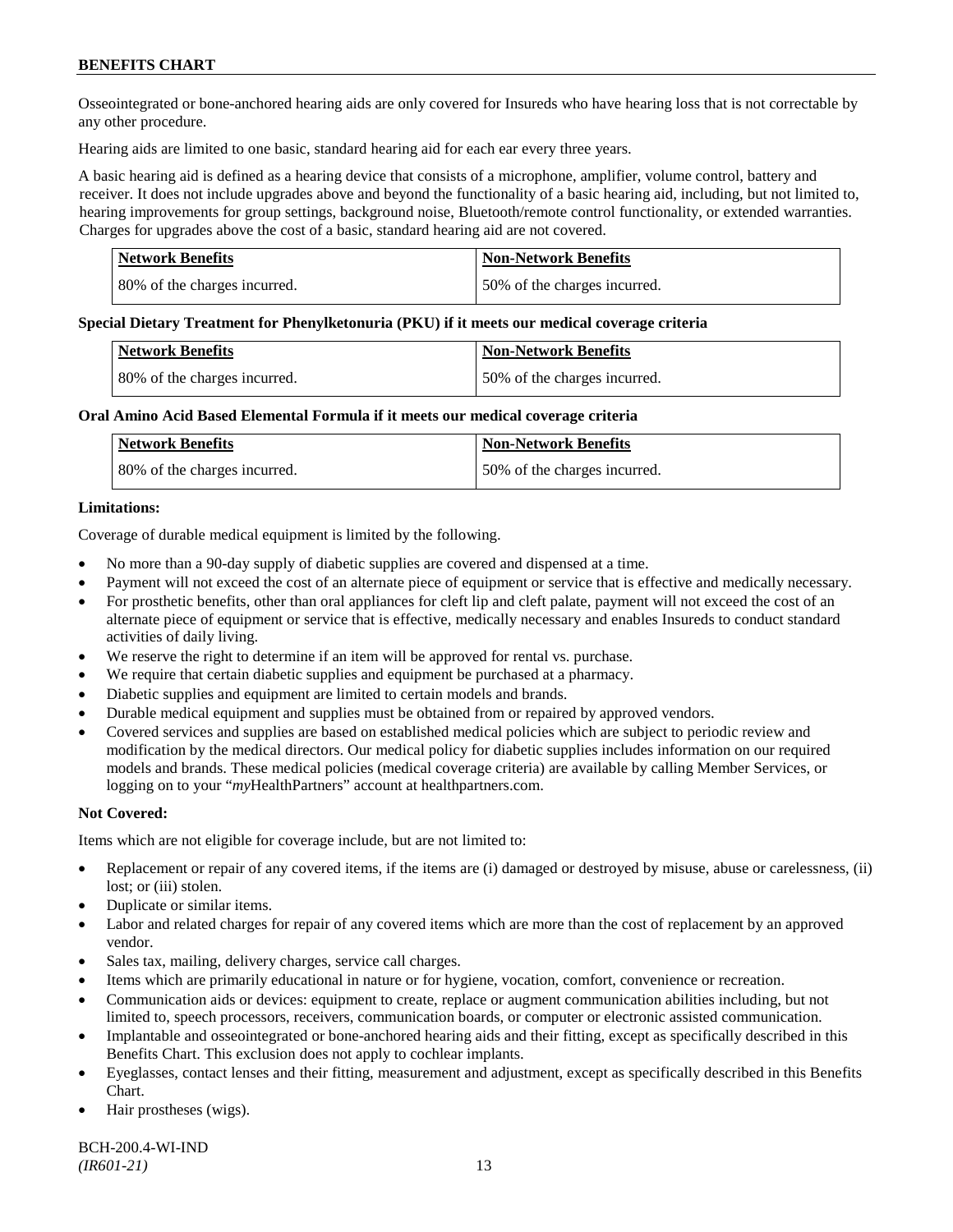- Household equipment which primarily has customary uses other than medical, such as, but not limited to, exercise cycles, air purifiers, central or unit air conditioners, water purifiers, non-allergenic pillows, mattresses or waterbeds.
- Household fixtures including, but not limited to, escalators or elevators, ramps, swimming pools and saunas.
- Modifications to the structure of the home including, but not limited to, wiring, plumbing or charges for installation of equipment.
- Vehicle, car or van modifications including, but not limited to, hand brakes, hydraulic lifts and car carrier.
- Rental equipment while owned equipment is being repaired by non-contracted vendors, beyond one month rental of medically necessary equipment.
- Other equipment and supplies, including, but not limited to assistive devices, that we determine are not eligible for coverage.
- See "Services Not Covered" in your Policy.

## **EMERGENCY AND URGENTLY NEEDED CARE SERVICES**

### **Covered Services:**

We cover services for emergency care and urgently needed care if the services are otherwise eligible for coverage under your Policy.

**Urgently Needed Care.** These are services to treat an unforeseen illness or injury that:

- are required in order to prevent a serious deterioration in your health, and
- cannot be delayed until the next available clinic or office hours.

| <b>Network Benefits</b>                                                                                                                | <b>Non-Network Benefits</b> |
|----------------------------------------------------------------------------------------------------------------------------------------|-----------------------------|
| 100% of the charges incurred, subject to a copayment of 150% of the charges incurred.<br>\$30 per visit.<br>Deductible does not apply. |                             |

**Emergency Care.** These are services to treat:

- the sudden, unexpected onset of illness or injury which, if left untreated or unattended until the next available clinic or office hours, would result in hospitalization, or
- a condition requiring professional health services immediately necessary to preserve life or stabilize health.

When reviewing claims for coverage of emergency services, our medical director will take into consideration a reasonable layperson's belief that the circumstances required immediate medical care that could not wait until the next working day or next available clinic appointment.

#### **Emergency Care in a Hospital Emergency Room, including Professional Services of a Physician**

| <b>Network Benefits</b>      | <b>Non-Network Benefits</b> |
|------------------------------|-----------------------------|
| 80% of the charges incurred. | See Network Benefits.       |

## **Inpatient Emergency Care in a Hospital**

| <b>Network Benefits</b>      | <b>Non-Network Benefits</b> |
|------------------------------|-----------------------------|
| 80% of the charges incurred. | See Network Benefits.       |

#### **Not Covered:**

See "Services Not Covered" in your Policy.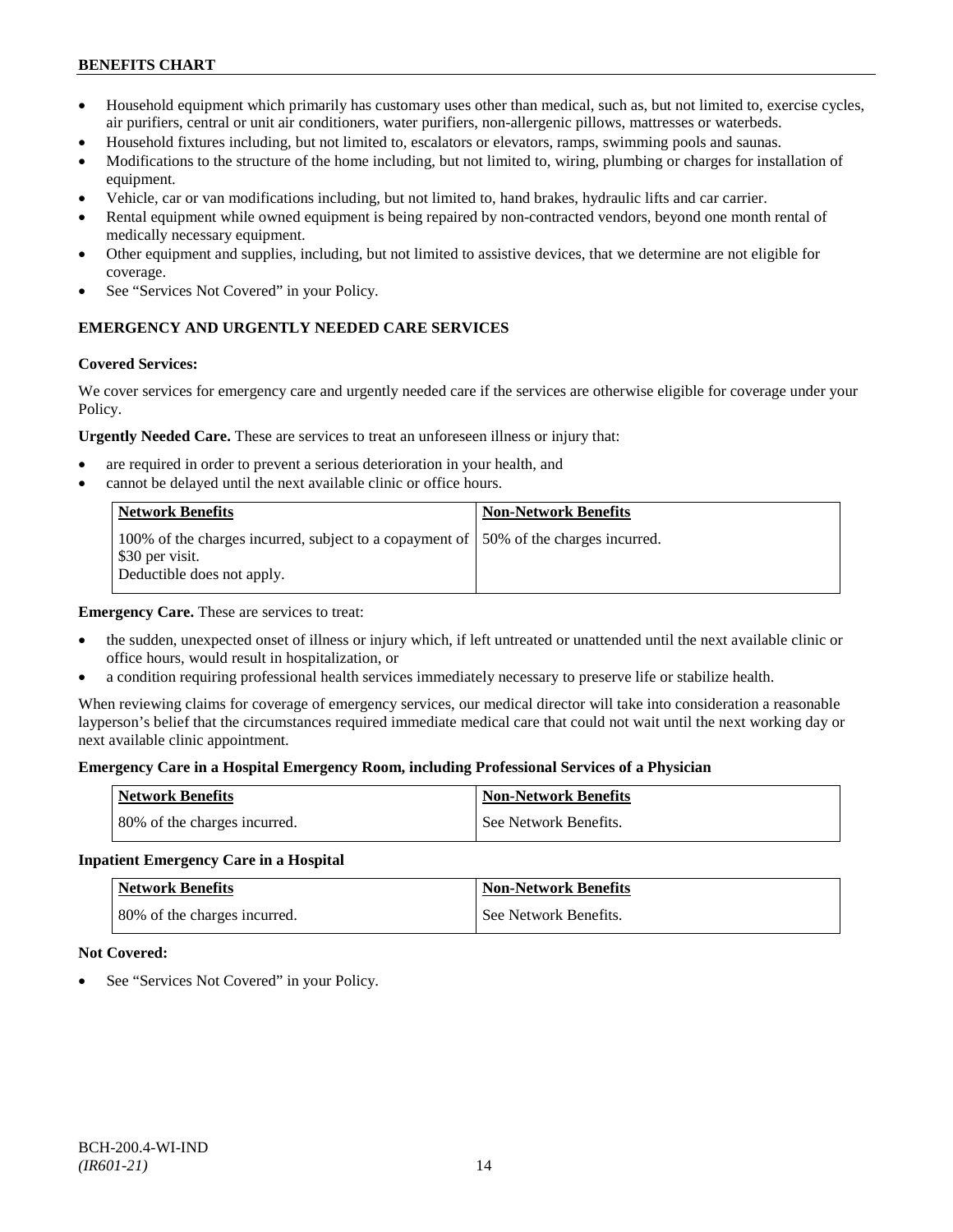## **GENE THERAPY**

## **Covered Services:**

We cover gene therapy treatment that meets our current medical coverage criteria.

| <b>Network Benefits</b>                                                                                                                                                                                 | <b>Non-Network Benefits</b> |
|---------------------------------------------------------------------------------------------------------------------------------------------------------------------------------------------------------|-----------------------------|
| Coverage level is same as corresponding Network<br>Benefit, depending on type of service provided, such as<br>Office Visits for Illness or Injury, Inpatient or<br><b>Outpatient Hospital Services.</b> | No coverage.                |

### **Limitations:**

- Gene therapy must be provided by a designated provider.
- Specific types of gene therapy are limited to therapies and conditions specified in our medical coverage criteria.

## **Not Covered:**

• See "Services Not Covered" in your Policy.

## **HEALTH EDUCATION**

## **Covered Services:**

We cover education for preventive services and education for the management of chronic health problems (such as diabetes).

| Network Benefits                                            | <b>Non-Network Benefits</b>  |
|-------------------------------------------------------------|------------------------------|
| 100% of the charges incurred.<br>Deductible does not apply. | 50% of the charges incurred. |

## **Not Covered:**

See "Services Not Covered" in your Policy.

## **HOME-BASED HEALTH ASSESSMENT PROGRAM**

## **Covered Services:**

If you meet our criteria for coverage, you may qualify for our home-based comprehensive health risk assessment program. The program covers a health assessment with a designated nurse practitioner.

| <b>Network Benefits</b>                                     | <b>Non-Network Benefits</b> |
|-------------------------------------------------------------|-----------------------------|
| 100% of the charges incurred.<br>Deductible does not apply. | No coverage.                |

## **Not Covered:**

See "Services Not Covered" in your Policy.

## **HOME HEALTH SERVICES**

#### **Covered Services:**

We cover skilled nursing services, physical therapy, occupational therapy, speech therapy, respiratory therapy and other therapeutic services, non-routine prenatal and routine postnatal well child visits (as described in our medical coverage criteria), phototherapy services for newborns, home health aide services and other eligible home health services when provided in your home, if you are homebound (i.e., unable to leave home without considerable effort due to a medical condition). Lack of transportation does not constitute homebound status. For phototherapy services for newborns and high risk prenatal services, supplies and equipment are included.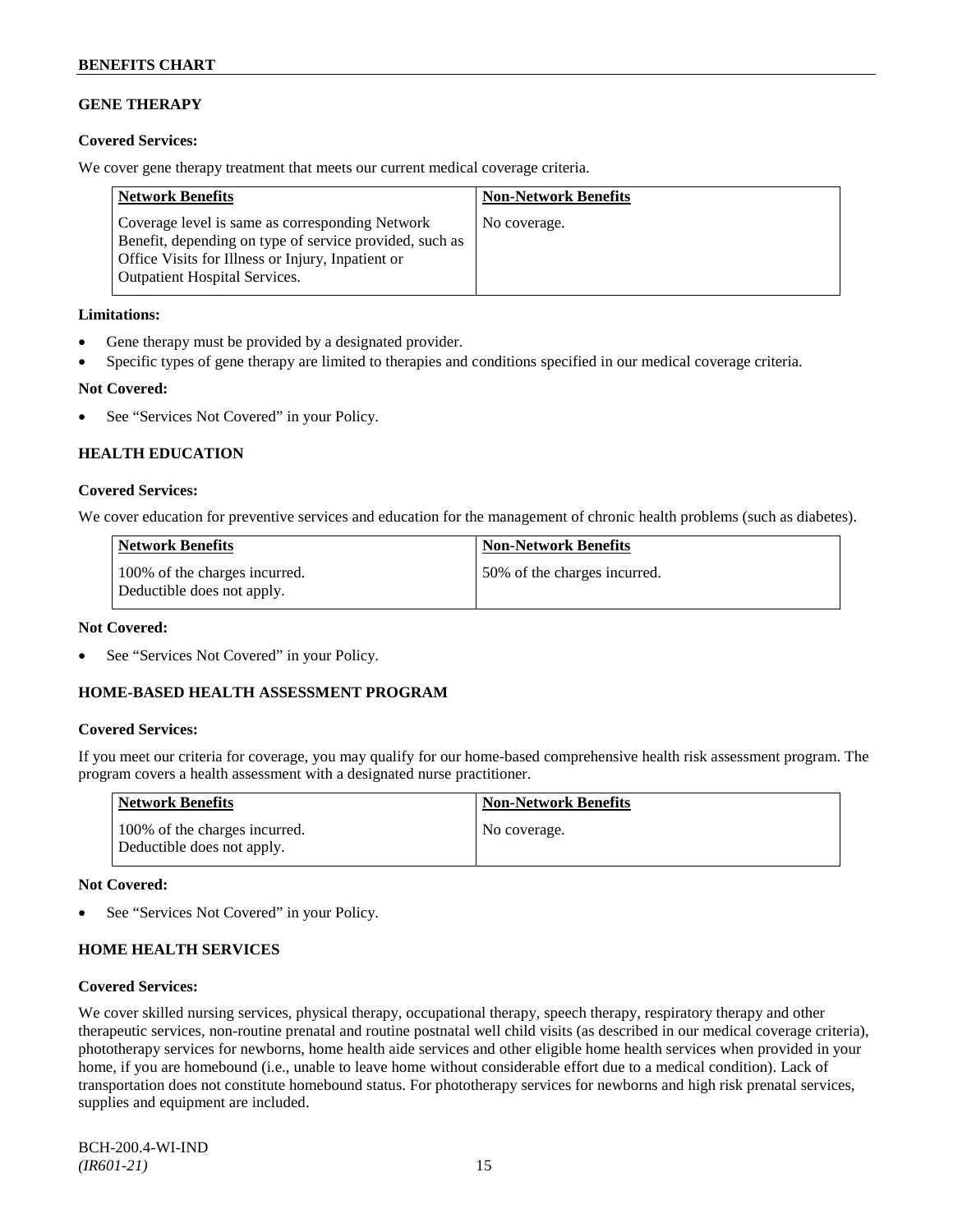We cover total parenteral nutrition/intravenous ("TPN/IV") therapy, equipment, supplies and drugs in connection with IV therapy. IV line care kits are covered under Durable Medical Equipment.

We cover palliative care benefits. Palliative care includes symptom management, education and establishing goals of care. We waive the requirement that you be homebound for a limited number of home visits for palliative care (as shown in this Benefits Chart), if you have a life-threatening, non-curable condition which has a prognosis of survival of two years or less. Additional palliative care visits are eligible under the home health services benefit if you are homebound and meet all other requirements defined in this section.

You do not need to be homebound to receive total parenteral nutrition/intravenous ("TPN/IV") therapy.

Home health services are eligible and covered only when:

- medically necessary; and
- provided as rehabilitative care, terminal care or maternity care; and
- ordered by a physician, and included in the written home care plan.

### **Physical therapy, occupational therapy, speech therapy, respiratory therapy, home health aide services and palliative Care**

| <b>Network Benefits</b>                                                                                     | <b>Non-Network Benefits</b> |
|-------------------------------------------------------------------------------------------------------------|-----------------------------|
| 100% of the charges incurred, subject to your<br>copayment of \$30 per visit.<br>Deductible does not apply. | No coverage.                |

If more than one home health visit occurs in a day, a separate copayment applies to each. For example, if an occupational therapist and a physical therapist visit a member in the same day, a separate copayment will be charged for each visit.

## **TPN/IV Therapy, Skilled Nursing Services, Non-Routine Prenatal/Postnatal Services and Phototherapy**

| Network Benefits                                            | <b>Non-Network Benefits</b> |
|-------------------------------------------------------------|-----------------------------|
| 100% of the charges incurred.<br>Deductible does not apply. | No coverage.                |

Each 24-hour visit (or shifts up to 24-hour visits) equals one visit and counts toward the Maximum visits for all other services shown below. Any visit that lasts less than 24 hours regardless of the length of the visit, will count as one visit toward the Maximum visits for all other services shown below. All visits must be medically necessary and benefit eligible.

#### **Routine Prenatal/Postnatal Services and Child Health Supervision Services**

| <b>Network Benefits</b>                                     | <b>Non-Network Benefits</b>  |
|-------------------------------------------------------------|------------------------------|
| 100% of the charges incurred.<br>Deductible does not apply. | 50% of the charges incurred. |

#### **Maximum Visits for Palliative Care:**

| <b>Network Benefits</b>                                                                                                                        | <b>Non-Network Benefits</b> |
|------------------------------------------------------------------------------------------------------------------------------------------------|-----------------------------|
| If you are eligible to receive palliative care in the home<br>and you are not homebound, there is a maximum of 12<br>visits per calendar year. | No coverage.                |

## **Maximum Visits for All Services Other Than Palliative Care:**

| Network Benefits             | <b>Non-Network Benefits</b> |
|------------------------------|-----------------------------|
| 60 visits per calendar year. | No coverage.                |

The routine postnatal well child visits do not count toward the visit limit.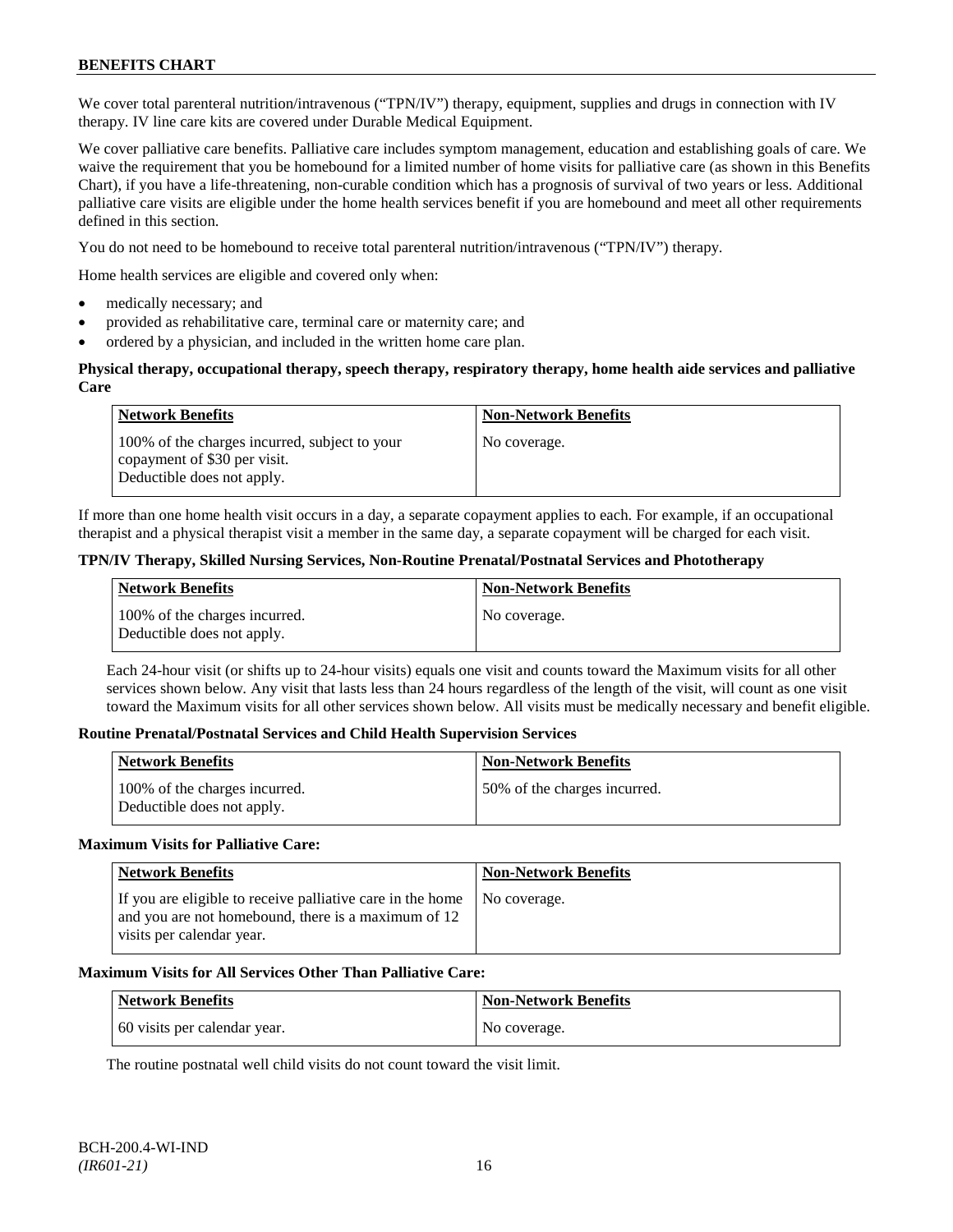## **Limitations:**

- Home health services are not provided as a substitute for a primary caregiver in the home or as relief (respite) for a primary caregiver in the home. We will not reimburse family members or residents in your home for the above services.
- A service shall not be considered a skilled nursing service merely because it is performed by, or under the direct supervision of, a licensed nurse. Where a service (such as tracheotomy suctioning or ventilator monitoring) or like services, can be safely and effectively performed by a non-medical person (or self-administered), without the direct supervision of, a licensed nurse, the service shall not be regarded as a skilled nursing service, whether or not a skilled nurse actually provides the service. The unavailability of a competent person to provide a non-skilled service shall not make it a skilled service when a skilled nurse provides it. Only the skilled nursing component of so-called "blended" services (i.e. services which include skilled and non-skilled components) are covered under this Benefits Chart.

## **Not Covered:**

- Home Health Services by a Non-Network provider.
- Financial or legal counseling services.
- Housekeeping or meal services in your home.
- Private duty nursing services.
- Services provided by a family member or enrollee, or a resident in the enrollee's home.
- Vocational rehabilitation and recreational or educational therapy. Recreation therapy is therapy provided solely for the purpose of recreation, including, but not limited to: (a) requests for physical therapy or occupational therapy to improve athletic ability, and (b) braces or guards to prevent sports injuries.
- See "Services Not Covered" in your Policy.

## **HOME HOSPICE SERVICES**

## **Applicable Definitions:**

**Part-time.** This is up to two hours of service per day, more than two hours is considered continuous care.

**Continuous Care.** This is from two to twelve hours of service per day provided by a registered nurse, licensed practical nurse, or home health aide, during a period of crisis in order to maintain a terminally ill patient at home.

**Appropriate Facility.** This is a nursing home, hospice residence, or other inpatient facility.

**Custodial Care Related to Hospice Services.** This means providing assistance in the activities of daily living and the care needed by a terminally ill patient which can be provided by primary caregiver (i.e., family member or friend) who is responsible for the patient's home care.

## **Covered Services:**

**Home Hospice Program:** We cover the services described below if you are terminally ill and accepted as a home hospice program participant. You must meet the eligibility requirements of the program, and elect to receive services through the home hospice program. The services will be provided in your home, with inpatient care available when medically necessary as described below. If you elect to receive hospice services, you do so in lieu of curative treatment for your terminal illness for the period you are enrolled in the home hospice program.

**Eligibility:** In order to be eligible to be enrolled in the home hospice program, you must: (1) be a terminally ill patient (prognosis of six months or less); (2) have chosen a palliative treatment focus (i.e., emphasizing comfort and supportive services rather than treatment attempting to cure the disease or condition); and (3) continue to meet the terminally ill prognosis as reviewed by our medical director or his or her designee over the course of care. You may withdraw from the home hospice program at any time.

**Eligible Services:** Hospice services include the following services provided in accordance with an approved hospice treatment plan:

- Home Health Services:
	- o Part-time care provided in your home by an interdisciplinary hospice team (which may include a physician, nurse, social worker, and spiritual counselor) and medically necessary home health services are covered.
	- o One or more periods of continuous care in your home or in a setting which provides day care for pain or symptom management, when medically necessary, will be covered.
- Inpatient Services: We cover medically necessary inpatient services.

BCH-200.4-WI-IND *(IR601-21)* 17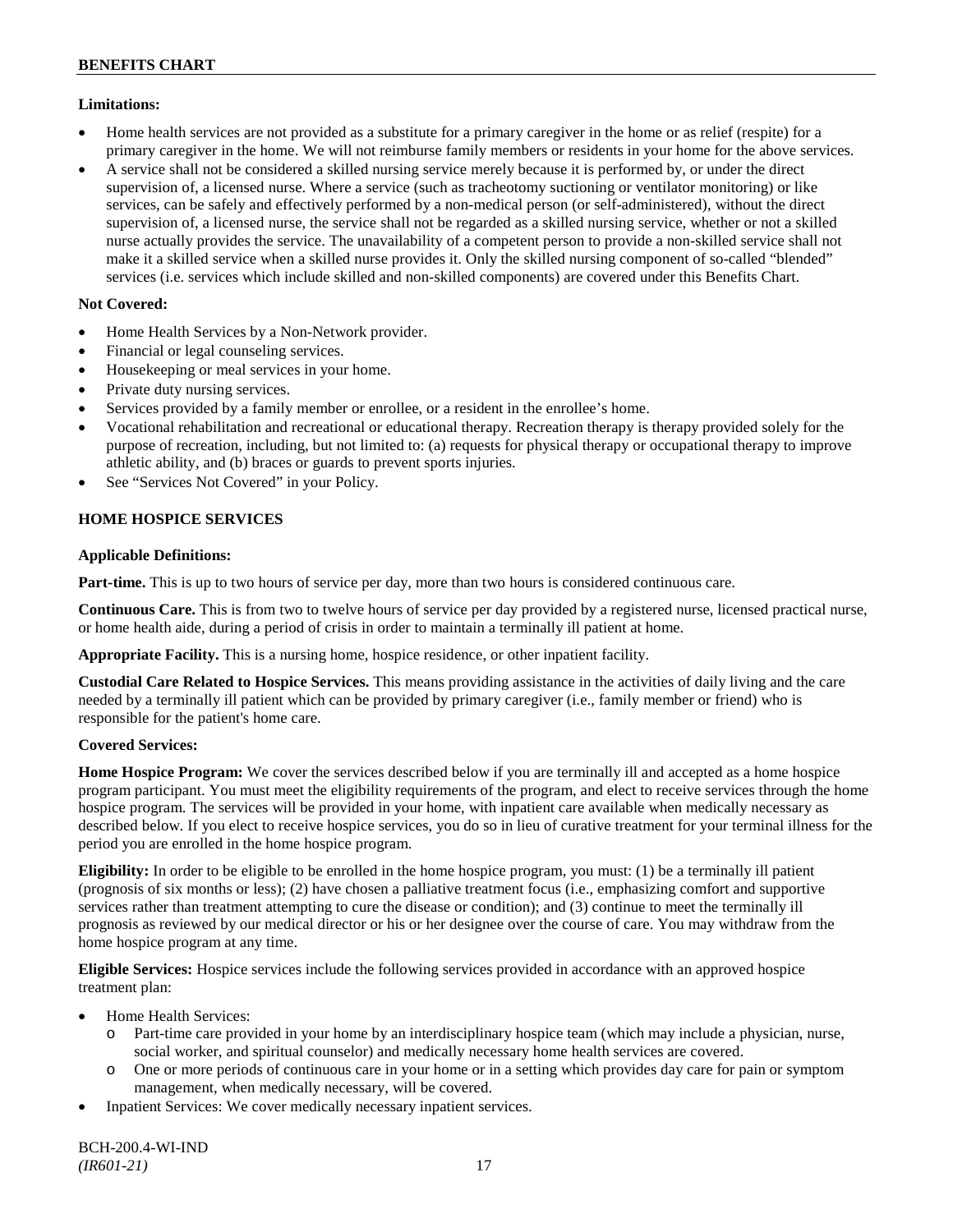- Other Services:
	- o Respite care is covered for care in your home or in an appropriate facility, to give your primary caregivers (i.e., family members or friends) rest and/or relief when necessary in order to maintain a terminally ill patient at home*.*
	- o Medically necessary medications for pain and symptom management.
	- o Semi-electric hospital beds and other durable medical equipment are covered.
	- o Emergency and non-emergency care is covered.

| <b>Network Benefits</b>      | <b>Non-Network Benefits</b> |
|------------------------------|-----------------------------|
| 80% of the charges incurred. | No coverage.                |

Respite care is limited to 5 days per episode, and respite care and continuous care combined are limited to 30 days.

## **Not Covered:**

- Home Hospice Services by a Non-Network provider.
- Financial or legal counseling services.
- Housekeeping or meal services in your home.
- Custodial or maintenance care related to hospice services, whether provided in the home or in a nursing home.
- Any service not specifically described as covered services under this home hospice services benefits.
- Any services provided by members of your family or residents in your home.
- See "Services Not Covered" in your Policy.

## **HOSPITAL AND SKILLED NURSING FACILITY SERVICES**

## **Covered Services:**

We cover services as described below.

## **Medical or Surgical Hospital Services**

**Inpatient Hospital Services:** We cover the following medical or surgical services, for the treatment of acute illness or injury, which require the level of care only provided in an acute care facility. These services must be authorized by a physician.

Inpatient hospital services include: room and board; the use of operating or maternity delivery rooms; intensive care facilities; newborn nursery facilities; general nursing care, anesthesia, laboratory and diagnostic imaging services, radiation therapy, physical therapy, prescription drugs or other medications administered during treatment, blood and blood products (unless replaced), and blood derivatives, and other diagnostic or treatment related hospital services; physician and other professional medical and surgical services provided while in the hospital, including gender reassignment surgery that meets medical coverage criteria.

We cover, following a vaginal delivery, a minimum of 48 hours of inpatient care for the mother and newborn child. We cover, following a caesarean section delivery, a minimum of 96 hours of inpatient care for the mother and newborn child.

Health insurance issuers generally may not, under Federal law, restrict benefits for any hospital length of stay in connection with childbirth for the mother of newborn child to less than 48 hours following a vaginal delivery, or less than 96 hours following a caesarean section. However, Federal law generally does not prohibit the mother's or newborn's attending provider, after consulting with the mother, from discharging the mother or her newborn earlier than 48 hours (or 96 hours as applicable). In any case plans and issuers may not, under Federal law, require that a provider obtain authorization from the plan or the insurance issuer for prescribing a length of stay not in excess of 48 hours (or 96 hours).

| Network Benefits             | Non-Network Benefits         |
|------------------------------|------------------------------|
| 80% of the charges incurred. | 50% of the charges incurred. |

Each Insured's admission or confinement, including that of a newborn child, is separate and distinct from the admission or confinement of any other Insured.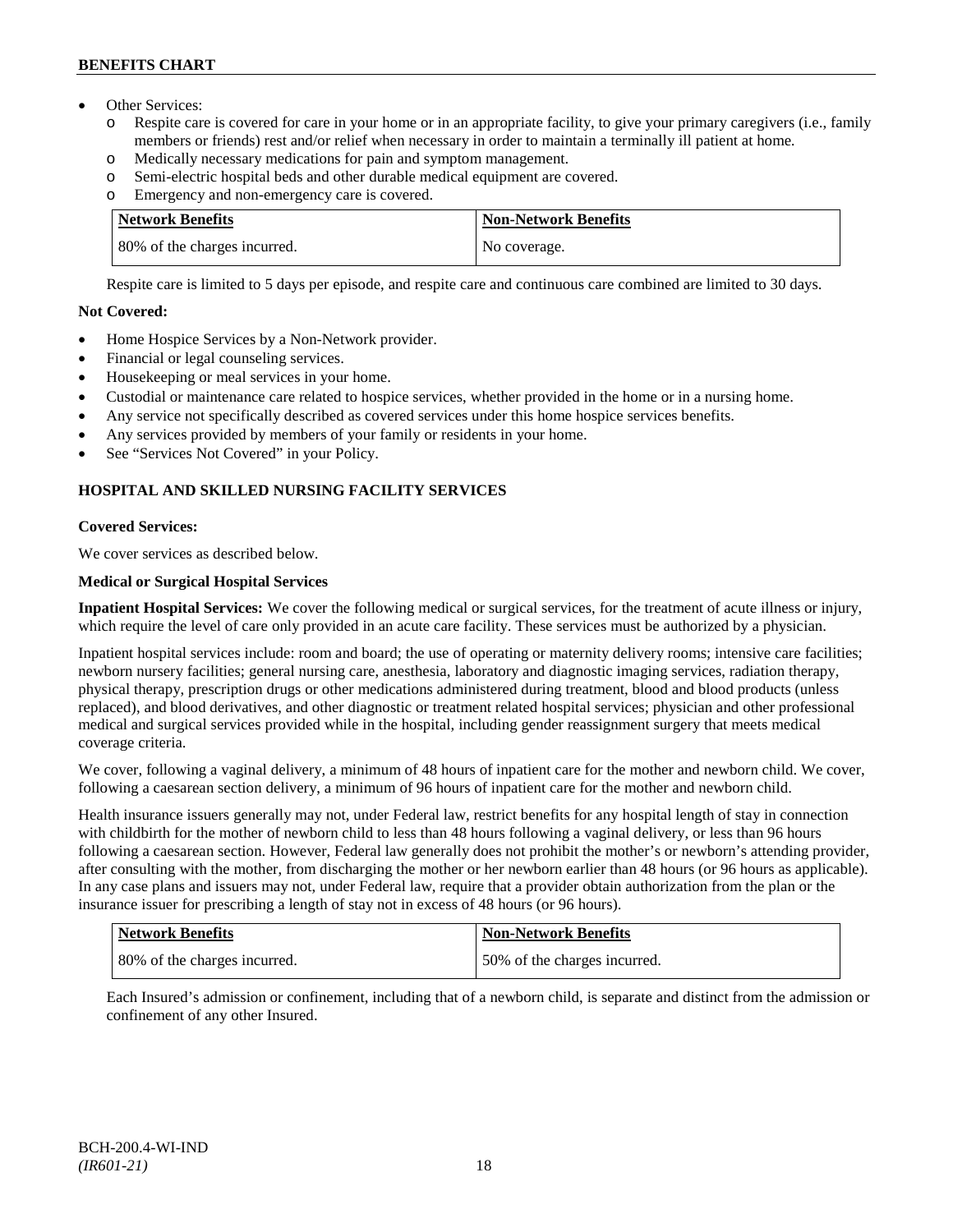**Outpatient Hospital, Ambulatory Care or Surgical Facility Services:** We cover the following medical and surgical services, for diagnosis or treatment of illness or injury on an outpatient basis. These services must be authorized by a physician.

Outpatient services include: use of operating rooms, maternity delivery rooms or other outpatient departments, rooms or facilities; and the following outpatient services: general nursing care, anesthesia, laboratory and diagnostic imaging services, radiation therapy, physical therapy, drugs administered during treatment, blood and blood products (unless replaced), and blood derivatives, and other diagnostic or treatment related outpatient services; physician and other professional medical and surgical services provided while an outpatient, including colonoscopies (starting at age 50, or under age 50 for people at high risk of colorectal cancer), and gender reassignment surgery that meets medical coverage criteria.

For Network Benefits, non-emergent, scheduled outpatient Magnetic Resonance Imaging (MRI) and Computed Tomography (CT) must be provided at a designated facility. Your physician or facility will obtain or verify prior authorization for these services, as needed.

To see the benefit level for diagnostic imaging services, laboratory services and physical therapy, see benefits under Diagnostic Imaging Services, Laboratory Services and Physical Therapy in this Benefits Chart.

| <b>Network Benefits</b>      | Non-Network Benefits         |
|------------------------------|------------------------------|
| 80% of the charges incurred. | 50% of the charges incurred. |

**Skilled Nursing Facility Care:** We cover room and board, daily skilled nursing and related ancillary services for post-acute treatment and rehabilitative care of illness or injury that meets medical coverage criteria.

| <b>Network Benefits</b>                      | <b>Non-Network Benefits</b>                  |
|----------------------------------------------|----------------------------------------------|
| 80% of the charges incurred.                 | 50% of the charges incurred.                 |
| Limited to a 30 day maximum per confinement. | Limited to a 30 day maximum per confinement. |

Each day of services provided under the Network Benefits and Non-Network Benefits, combined, applies toward the maximum shown above.

## **Not Covered:**

- Services for items for personal convenience, such as television rental, are not covered.
- See "Services Not Covered" in your Policy.

## **INFERTILITY SERVICES**

## **Covered Services:**

We cover the diagnosis of infertility. These services include diagnostic procedures and tests provided in connection with an infertility evaluation, office visits and consultations to diagnose infertility.

| Network Benefits                                                                                                                       | <b>Non-Network Benefits</b> |
|----------------------------------------------------------------------------------------------------------------------------------------|-----------------------------|
| 100% of the charges incurred, subject to a copayment of 150% of the charges incurred.<br>\$30 per visit.<br>Deductible does not apply. |                             |

Coverage is limited to office visits and consultations to diagnose infertility. Treatment is not covered.

## **Not Covered:**

- Treatment of infertility, including, but not limited to, office visits, laboratory, diagnostic imaging services, and drugs for the treatment of infertility; assisted reproduction, including, but not limited to gamete intrafallopian tube transfer (GIFT), zygote intrafallopian tube transfer (ZIFT), intracytoplasmic sperm injection (ICSI), and/or in-vitro fertilization (IVF), and all charges associated with such procedures; reversal of sterilization; artificial insemination; and sperm, ova or embryo acquisition, retrieval or storage; however, we do cover office visits and consultations to diagnose infertility.
- Services related to the establishment of surrogate pregnancy and fees for a surrogate.
- See "Services Not Covered" in your Policy.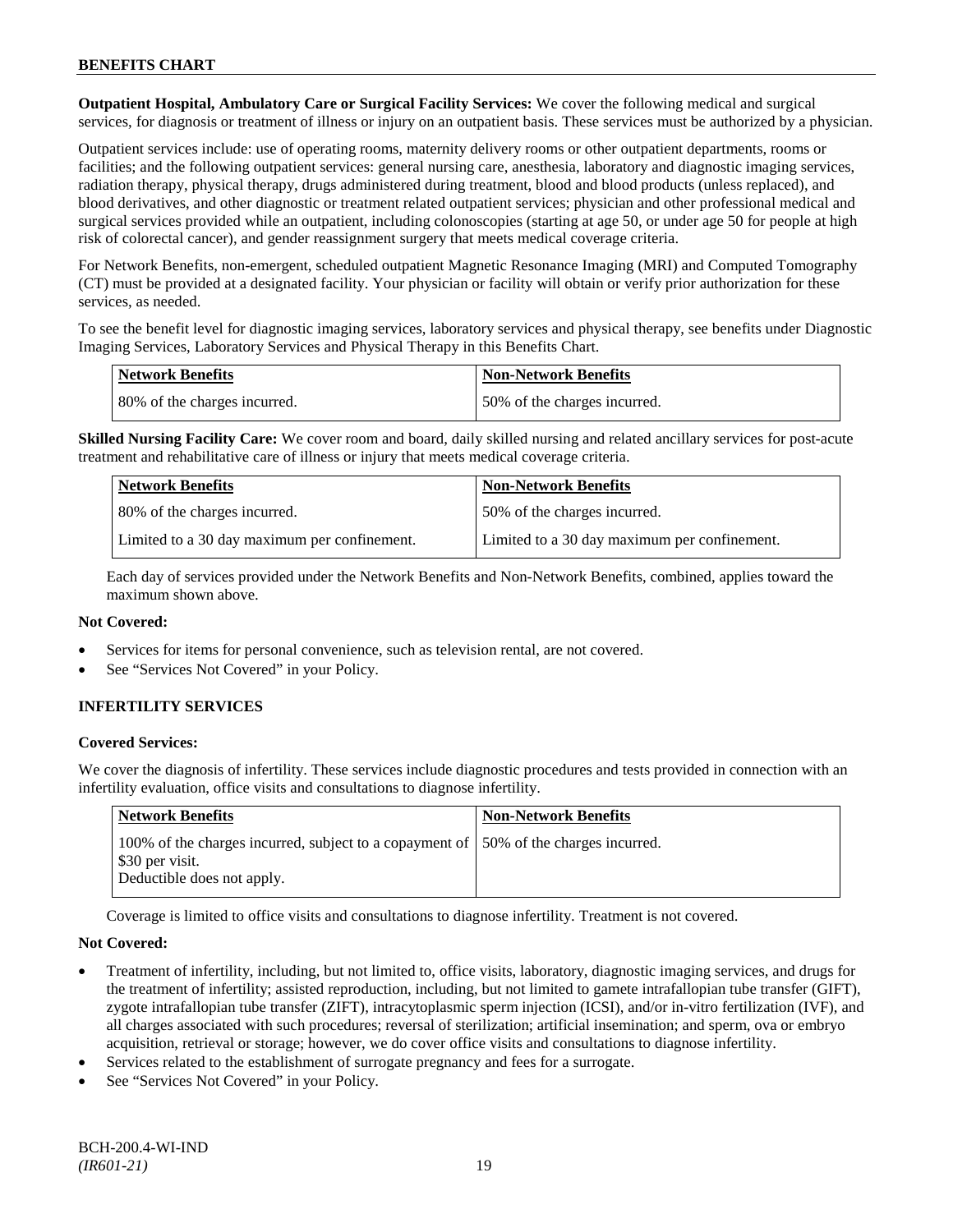## **LABORATORY SERVICES**

### **Covered Services:**

We cover laboratory tests when ordered by a provider and provided in a clinic or outpatient hospital facility. This includes blood tests to detect lead exposure in children between the ages of 6 months and 72 months.

To see the benefit level for inpatient hospital or skilled nursing facility services, see benefits under Inpatient Hospital and Skilled Nursing Facility Services in this Benefits Chart.

**Prostate-Specific Antigen (PSA) Test Coverage.** We cover prostate cancer screening for men 40 years of age or over who are symptomatic or in a high-risk category and for all men 50 years of age or older. Coverage includes prostate-specific antigen blood test and digital rectal examination.

| Network Benefits                                            | <b>Non-Network Benefits</b>  |
|-------------------------------------------------------------|------------------------------|
| 100% of the charges incurred.<br>Deductible does not apply. | 50% of the charges incurred. |

#### **All other laboratory services**

#### **Services for Illness or Injury**

| <b>Network Benefits</b>                                     | <b>Non-Network Benefits</b>  |
|-------------------------------------------------------------|------------------------------|
| 100% of the charges incurred.<br>Deductible does not apply. | 50% of the charges incurred. |

#### **Preventive Services**

Laboratory services associated with preventive services are covered at the benefit level shown in the "Preventive Services" section of this Benefits Chart.

#### **Not Covered:**

See "Services Not Covered" in your Policy.

## **MASTECTOMY RECONSTRUCTION BENEFIT**

## **Covered Services:**

We cover reconstruction of the breast on which the mastectomy has been performed; surgery and reconstruction of the other breast to produce symmetrical appearance, and prostheses and physical complications of all stages of mastectomy, including lymphedemas.

| <b>Network Benefits</b>                               | <b>Non-Network Benefits</b>                           |
|-------------------------------------------------------|-------------------------------------------------------|
| Coverage level is same as corresponding Network       | Coverage level is same as corresponding Non-Network   |
| Benefits, depending on type of service provided, such | Benefits, depending on type of service provided, such |
| as Office Visits for Illness or Injury, Inpatient or  | as Office Visits for Illness or Injury, Inpatient or  |
| <b>Outpatient Hospital Services.</b>                  | <b>Outpatient Hospital Services.</b>                  |

### **Not Covered:**

See "Services Not Covered" in your Policy.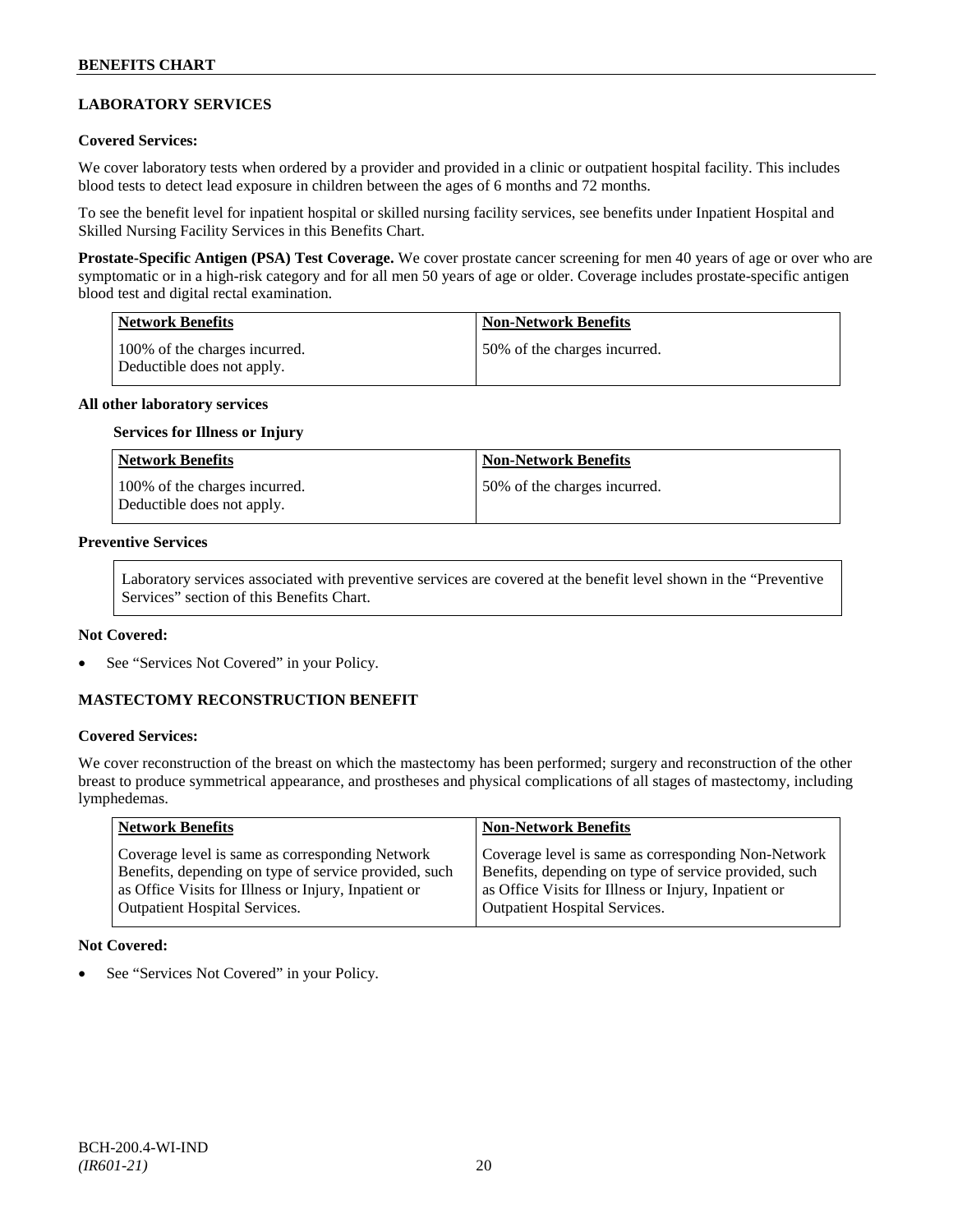## **MEDICATION THERAPY DISEASE MANAGEMENT PROGRAM**

### **Covered Services:**

If you meet our criteria for coverage, you may qualify for our Medication Therapy Disease Management Program.

The program covers consultations with a designated Network pharmacist.

Covered services are based on established medical policies, which are subject to periodic review and modification by the medical directors. These medical policies (medical coverage criteria) are available by calling Member Services, or logging on to your "*my*HealthPartners" account at [healthpartners.com.](http://www.healthpartners.com/)

| <b>Network Benefits</b>                                     | <b>Non-Network Benefits</b> |
|-------------------------------------------------------------|-----------------------------|
| 100% of the charges incurred.<br>Deductible does not apply. | No coverage.                |

### **Not Covered:**

See "Services Not Covered" in your Policy.

## **OFFICE VISITS FOR ILLNESS OR INJURY**

### **Covered Services:**

We cover the following when medically necessary: professional medical and surgical services and related supplies, including biofeedback, of physicians and other health care providers; blood and blood products (unless replaced) and blood derivatives.

We cover diagnosis and treatment of illness or injury to the eyes. Where contact or eye glass lenses are prescribed as medically necessary for the post-operative treatment of cataracts or for the treatment of aphakia, or keratoconus, we cover the initial evaluation, lenses and fitting. Insureds must pay for lens replacement beyond the initial pair.

### **Office visits**

| <b>Network Benefits</b>                                                                                     | Non-Network Benefits         |
|-------------------------------------------------------------------------------------------------------------|------------------------------|
| 100% of the charges incurred, subject to your<br>copayment of \$30 per visit.<br>Deductible does not apply. | 50% of the charges incurred. |

### **Convenience Clinics**

| <b>Network Benefits</b>                                                                                                               | <b>Non-Network Benefits</b> |
|---------------------------------------------------------------------------------------------------------------------------------------|-----------------------------|
| 100% of the charges incurred, subject to a copayment of 50% of the charges incurred.<br>\$15 per visit.<br>Deductible does not apply. |                             |

### **Scheduled Telephone Visits**

| <b>Network Benefits</b>                                                                                                                | <b>Non-Network Benefits</b> |
|----------------------------------------------------------------------------------------------------------------------------------------|-----------------------------|
| 100% of the charges incurred, subject to a copayment of 150% of the charges incurred.<br>\$15 per visit.<br>Deductible does not apply. |                             |

#### **E-visits**

### **Access to Online Care through virtuwell a[t virtuwell.com](http://www.virtuwell.com/)**

| Network Benefits                                            | <b>Non-Network Benefits</b> |
|-------------------------------------------------------------|-----------------------------|
| 100% of the charges incurred.<br>Deductible does not apply. | No coverage.                |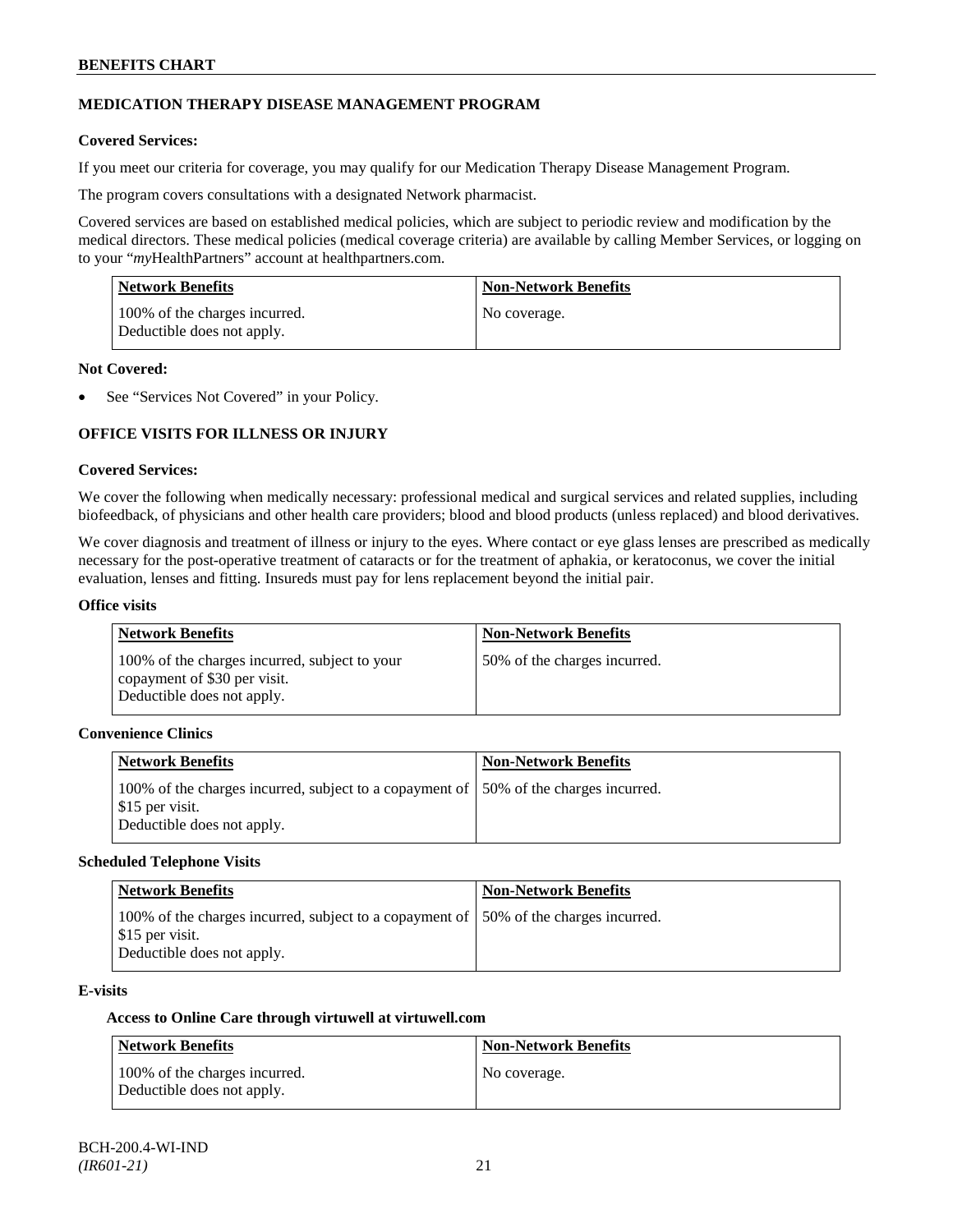## **All Other E-visits**

| <b>Network Benefits</b>                                                                                                                       | <b>Non-Network Benefits</b> |
|-----------------------------------------------------------------------------------------------------------------------------------------------|-----------------------------|
| 100% of the charges incurred, subject to a copayment of $\vert$ 50% of the charges incurred.<br>\$15 per visit.<br>Deductible does not apply. |                             |

### **Injections Administered in a Physician's Office, other than immunizations**

### **Allergy Injections**

| <b>Network Benefits</b>                                                                                                                         | <b>Non-Network Benefits</b> |
|-------------------------------------------------------------------------------------------------------------------------------------------------|-----------------------------|
| 100% of the charges incurred, subject to a copayment of 150% of the charges incurred.<br>\$2 per date of service.<br>Deductible does not apply. |                             |

### **All Other Injections**

| <b>Network Benefits</b>                                                                                                                         | <b>Non-Network Benefits</b> |
|-------------------------------------------------------------------------------------------------------------------------------------------------|-----------------------------|
| 100% of the charges incurred, subject to a copayment of 150% of the charges incurred.<br>\$2 per date of service.<br>Deductible does not apply. |                             |

### **Not Covered:**

- Court ordered treatment, except as described in this Benefits Chart. Any resulting court ordered treatment for mental health services will be subject to the Policy's requirement for medical necessity.
- See "Services Not Covered" in your Policy.

### **PEDIATRIC EYEWEAR**

### **Covered Services:**

We cover pediatric eyewear for children, subject to our medical coverage criteria. Coverage under this provision will continue until the end of the month in which the child turns age 19. We also cover low vision services. These medical policies (medical coverage criteria) are available by calling Member Services, or logging on to your "*my*HealthPartners" account at [healthpartners.com.](http://www.healthpartners.com/)

| Network Benefits             | <b>Non-Network Benefits</b> |
|------------------------------|-----------------------------|
| 80% of the charges incurred. | No coverage.                |

Limited to one pair of eyeglasses (lenses and frames), or one pair of contact lenses per calendar year.

## **Not Covered:**

- Replacement of eyeglasses or contact lenses due to loss or theft.
- Contact lenses for cosmetic purposes.
- See "Services Not Covered" in your Policy.

## **PHYSICAL THERAPY, OCCUPATIONAL THERAPY, SPEECH THERAPY AND OTHER SPECIFIED THERAPIES**

#### **Covered Services:**

We cover the following physical therapy, occupational therapy and speech therapy services:

- Medically necessary rehabilitative care to correct the effects of illness or injury.
- Habilitative services rendered for congenital, developmental or medical conditions which have significantly limited the successful initiation of normal speech and normal motor development.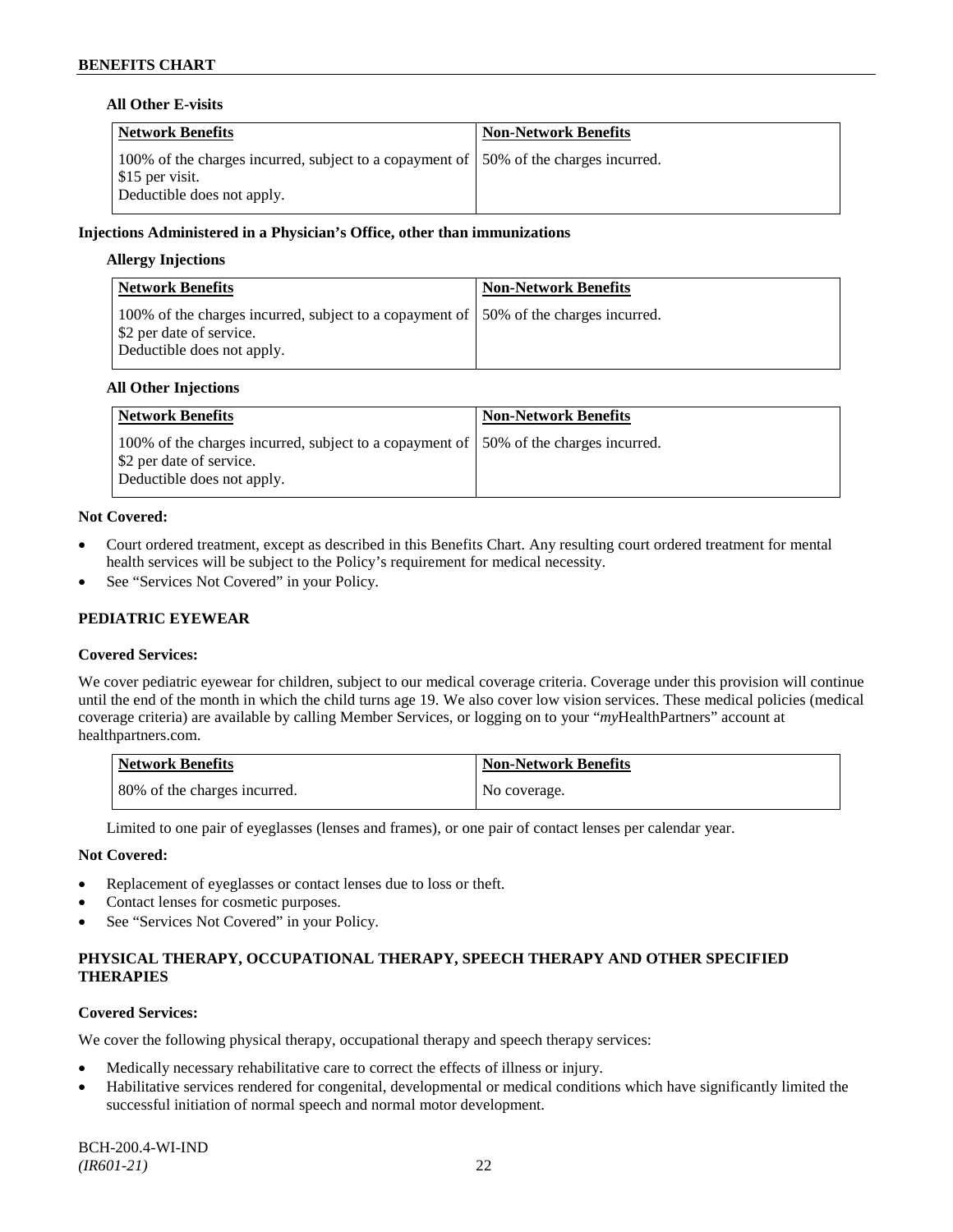Massage therapy which is performed in conjunction with other treatment/modalities by a physical or occupational therapist, is part of a prescribed treatment plan and is not billed separately is covered.

We cover services provided in a clinic. We also cover physical therapy provided in an outpatient hospital facility. To see the benefit level for inpatient hospital or skilled nursing facility services, see benefits under "Inpatient Hospital and Skilled Nursing Facility Services".

## **Rehabilitative Care**

| <b>Network Benefits</b>                                                                       | <b>Non-Network Benefits</b>                                                                   |
|-----------------------------------------------------------------------------------------------|-----------------------------------------------------------------------------------------------|
| 80% of the charges incurred.                                                                  | 50% of the charges incurred.                                                                  |
| Physical, Occupational and Speech Therapy are limited<br>to 20 visits each per calendar year. | Physical, Occupational and Speech Therapy are<br>limited to 20 visits each per calendar year. |

In addition to the services provided above, we cover a minimum of:

20 visits per calendar year for pulmonary rehabilitation therapy,

36 visits per calendar year for cardiac rehabilitation therapy,

30 visits per calendar year for post-cochlear implant aural therapy,

20 visits per calendar year for cognitive rehabilitation therapy.

The maximum number of visits are combined for Network Benefits and Non-Network Benefits.

### **Habilitative Care**

| <b>Network Benefits</b>                                                                       | <b>Non-Network Benefits</b>                                                                   |
|-----------------------------------------------------------------------------------------------|-----------------------------------------------------------------------------------------------|
| 80% of the charges incurred.                                                                  | 50% of the charges incurred.                                                                  |
| Physical, Occupational and Speech Therapy are limited<br>to 20 visits each per calendar year. | Physical, Occupational and Speech Therapy are<br>limited to 20 visits each per calendar year. |

The maximum number of visits is combined for Network Benefits and Non-Network Benefits.

## **Not Covered:**

- Massage therapy for the purpose of comfort or convenience of the Insured.
- See "Services Not Covered" in your Policy.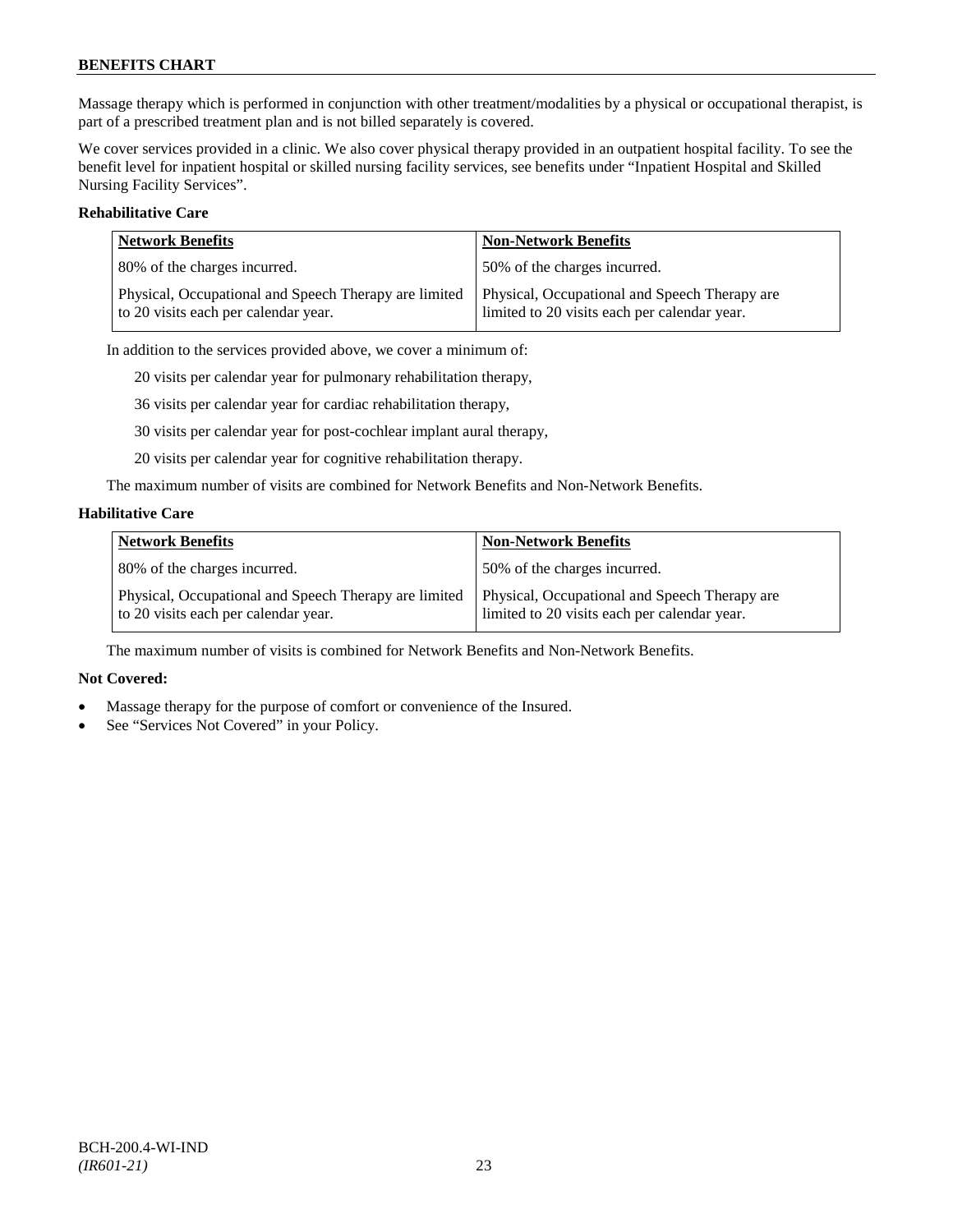## **PRESCRIPTION DRUG SERVICES**

## **Covered Services:**

We cover prescription drugs and medications that can be self-administered or are administered in a physician's office.

## **For Network Benefits, drugs and medications must be obtained at a network pharmacy.**

## **Outpatient Drugs (except as specified below)**

| <b>Network Benefits</b>                                                                                                                                                                                                                                        | <b>Non-Network Benefits</b>  |
|----------------------------------------------------------------------------------------------------------------------------------------------------------------------------------------------------------------------------------------------------------------|------------------------------|
| 100% of the charges incurred, subject to a copayment of<br>\$5 for generic low cost formulary drugs, and 100% of<br>the charges incurred, subject to a copayment of \$25 for<br>generic high cost formulary drugs.<br>Deductible does not apply.               | 50% of the charges incurred. |
| Brand name formulary drugs are covered at 80% of the<br>charges incurred.                                                                                                                                                                                      |                              |
| Non-formulary drugs are covered at 50% of the charges<br>incurred.                                                                                                                                                                                             |                              |
| In no event will your cost for a formulary insulin drug<br>exceed \$25. Deductible does not apply to formulary<br>insulin drugs.                                                                                                                               |                              |
| Oral chemotherapy drugs are included on the<br>Specialty Drug List. However, you pay the applicable<br>outpatient drug copayment. As required by Wisconsin<br>law, your maximum copayment will not be more than<br>\$100 per prescription for a 30-day supply. |                              |

## **Mail Order Drugs**

| <b>Network Benefits</b>                                                                                                                                                                                            | <b>Non-Network Benefits</b> |
|--------------------------------------------------------------------------------------------------------------------------------------------------------------------------------------------------------------------|-----------------------------|
| For your convenience, you may also get up to a 90-day<br>supply of outpatient prescription drugs that can be self-<br>administered through the designated mail order service.                                      | See Network Benefits.       |
| Outpatient drugs ordered through this service are.<br>covered at the benefit percent and copayments shown in<br>Outpatient Drugs above.                                                                            |                             |
| New prescriptions to treat chronic conditions and trial<br>drugs will be limited to quantity limits described at the<br>end of this section. You will have to pay one copayment<br>for your initial 30-day supply. |                             |
| Specialty Drugs are not available through the mail order<br>service.                                                                                                                                               |                             |

## **Tobacco Cessation Drugs are covered for all FDA approved tobacco cessation drugs**

| Network Benefits                                            | <b>Non-Network Benefits</b>  |
|-------------------------------------------------------------|------------------------------|
| 100% of the charges incurred.<br>Deductible does not apply. | 50% of the charges incurred. |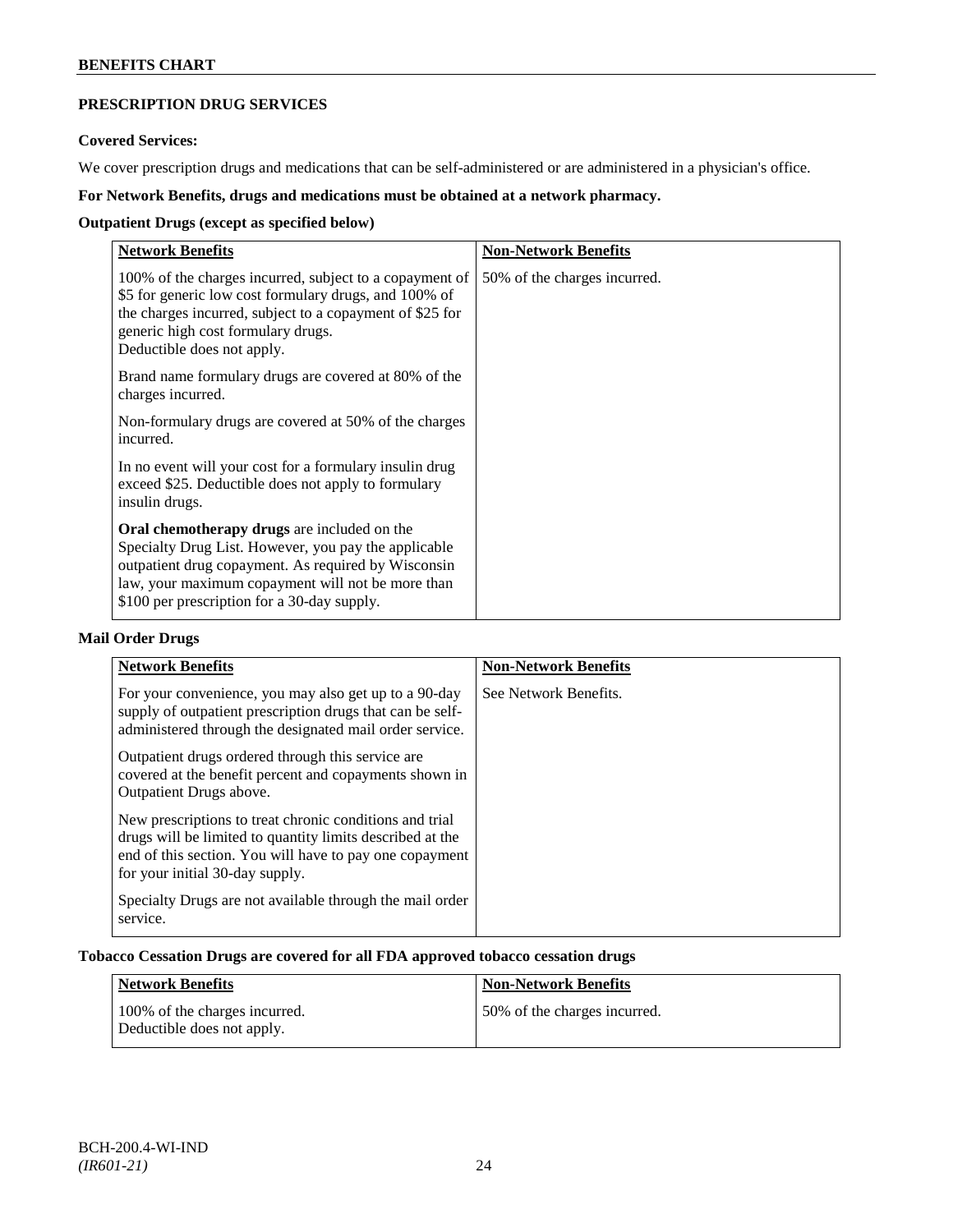## **Contraceptive Drugs**

| <b>Network Benefits</b>                                                                                                                                         | <b>Non-Network Benefits</b>  |
|-----------------------------------------------------------------------------------------------------------------------------------------------------------------|------------------------------|
| 100% of the charges incurred for formulary drugs.<br>Deductible does not apply.                                                                                 | 50% of the charges incurred. |
| If a physician requests that a Non-Formulary<br>contraceptive drug be dispensed as written, the drug<br>will be covered at 100%, not subject to the deductible. |                              |

## **Specialty Drugs that are Self-Administered**

| <b>Network Benefits</b>                                                                                                                                                                                                                                        | <b>Non-Network Benefits</b> |
|----------------------------------------------------------------------------------------------------------------------------------------------------------------------------------------------------------------------------------------------------------------|-----------------------------|
| 50% of the charges incurred.                                                                                                                                                                                                                                   | No coverage.                |
| Oral chemotherapy drugs are included on the<br>Specialty Drug List. However, you pay the applicable<br>outpatient drug copayment. As required by Wisconsin<br>law, your maximum copayment will not be more than<br>\$100 per prescription for a 30-day supply. |                             |

In order for the plan to better manage available manufacturer-funded copayment assistance, copayments for certain specialty medications may vary and be set to approximate the maximum of any available manufacturer-funded copayment assistance programs. However, in no case will true out-of-pocket costs to the Insured be greater than the maximum copayment/coinsurance shown in this Benefits Chart. Manufacturer-funded copayment assistance received by an Insured will not apply to the Insured's annual deductible or out-of-pocket limit.

Specialty Drugs are limited to drugs on the Specialty Drug List and must be obtained from a designated vendor.

### **Limitations:**

- Certain drugs may require prior authorization as indicated on the Formulary. HealthPartners may require prior authorization for the drug and also the site where the drug will be provided. Certain drugs are subject to our utilization review process and quantity limits.
- Certain non-formulary drugs require prior authorization. In addition, certain drugs may be subject to any quantity limits applied as part of our trial program.
- If an Insured requests a brand name drug when there is a generic equivalent, the brand name drug will be covered up to the charge that would apply to the generic drug, minus any required copayment. If a physician requests that a brand name drug be dispensed as written, the drug will be paid at the non-formulary benefit.
- We may require Insureds to try over-the-counter (OTC) drug alternatives before approving more costly formulary prescription drugs.
- Unless otherwise specified in the Prescription Drug Services section, you may receive up to a 30-day supply per prescription.
- New prescriptions to treat certain chronic conditions are limited to a 30-day supply.
- A 90-day supply will be covered and dispensed only at pharmacies that participate in our extended day supply program.
- No more than a 30-day supply of Specialty Drugs will be covered and dispensed at a time unless it's a manufacturer supplied drug that cannot be split that supplies the Insured with more than a 30-day supply.
- If a copayment is required, you must pay one copayment for each 30-day supply, or portion thereof.

## **Not Covered:**

- Replacement of prescription drugs, medications, equipment and supplies due to loss, damage or theft.
- Nonprescription (over-the-counter) drugs or medications, including, but not limited to, vitamins, supplements, homeopathic remedies, and non-FDA approved drugs, unless listed on the Formulary and prescribed by a physician or legally authorized health care provider under applicable state and federal law. This exclusion does not include over-thecounter contraceptives for women as allowed under the Affordable Care Act when the Insured obtains a prescription for the item. In addition, if the Insured obtains a prescription, this exclusion does not include aspirin to prevent cardiovascular disease for men and women of certain ages; folic acid supplements for women who may become pregnant; fluoride chemoprevention supplements for children without fluoride in their water source; and iron supplements for children age 6- 12 who are at risk for anemia.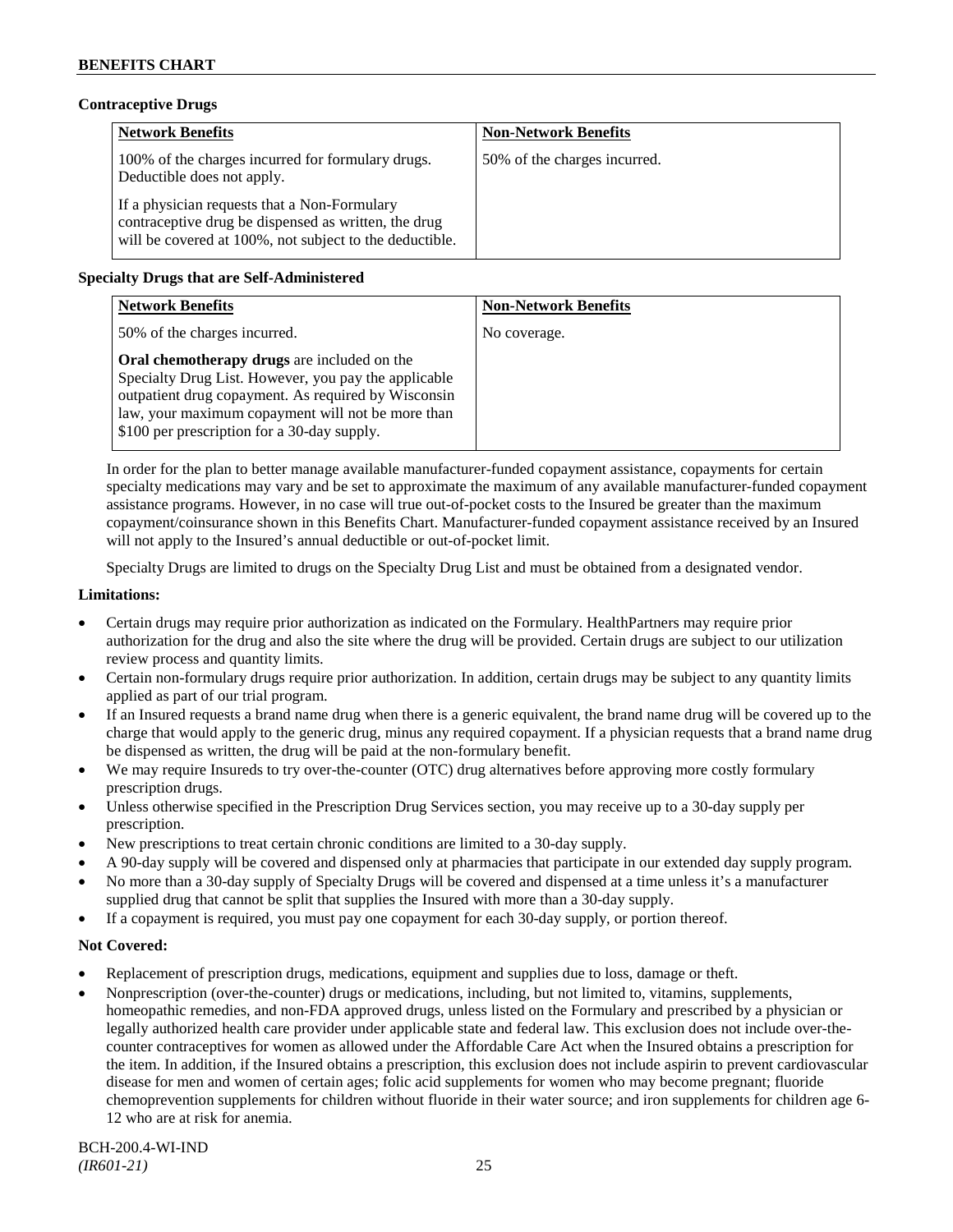- All drugs for the treatment of sexual dysfunction.
- All drugs for the treatment of growth deficiency.
- All drugs for the treatment of infertility.
- Medical cannabis.
- Drugs on the Excluded Drug List. The Excluded Drug List includes select drugs within a therapy class that are not eligible for coverage. This includes drugs that may be excluded for certain indications. The Excluded Drug List is available at [healthpartners.com.](http://www.healthpartners.com/)
- Drugs that are newly approved by the FDA until they are reviewed and approved by HealthPartners Pharmacy and Therapeutics Committee.
- Medical devices approved by the FDA will not be covered under the Prescription Drug Services section unless they are on our formulary. Covered medical devices are generally submitted and reimbursed under your medical benefits.
- See "Services Not Covered" in your Policy.

## **PREVENTIVE SERVICES**

### **Applicable Definitions:**

**Routine Preventive Services** are routine healthcare services that include screenings, check-ups and counseling to prevent illness, disease or other health problems before symptoms occur.

**Diagnostic Services** are services to help a provider understand your symptoms, diagnose illness and decide what treatment may be needed. They may be the same services that are listed as preventive services, but they are being used as diagnostic services. Your provider will determine if these services are preventive or diagnostic. These services are not preventive if received as part of a visit to diagnose, manage or maintain an acute or chronic medical condition, illness or injury. When that occurs, unless otherwise indicated below, standard deductibles, copayments or coinsurance apply.

### **Covered Services:**

We cover preventive services that meet any of the requirements under the Affordable Care Act (ACA) shown in the bulleted items below. These preventive services are covered at 100% under the Network Benefits with no deductible, copayments or coinsurance. (If a preventive service is not required by the ACA and it is covered at a lower benefit level, it will be specified below.) Preventive benefits mandated under the ACA are subject to periodic review and modification. Changes would be effective in accordance with the federal rules. Preventive services mandated by the ACA include:

- Evidence-based items or services that have in effect a rating of A or B in the current recommendations of the United States Preventive Services Task Force with respect to the individual;
- Immunizations for routine use in children, adolescents, and adults that have in effect a recommendation from the Advisory Committee on Immunization Practices of the Centers for Disease Control and Prevention with respect to the individual;
- With respect to infants, children, and adolescents, evidence-informed preventive care and screenings provided for in comprehensive guidelines supported by the Health Resources and Services Administration; and
- With respect to women, preventive care and screenings provided for in comprehensive guidelines supported by the Health Resources and Services Administration.

Covered services are based on established medical policies, which are subject to periodic review and modification by the medical directors. These medical policies (medical coverage criteria) are available by calling Member Services, or logging on to your "*my*HealthPartners" account at [healthpartners.com.](http://www.healthpartners.com/)

## **ACA and state mandated preventive services are covered as follows:**

**Routine Health Exams and Periodic Health Assessments**. A physician or health care provider will counsel you as to how often health assessments are needed based on age, sex and health status. This includes screening and counseling for tobacco cessation and all FDA approved tobacco cessation medications including over-the-counter drugs (as shown in the Prescription Drug Services section).

| <b>Network Benefits</b>                                     | <b>Non-Network Benefits</b>  |
|-------------------------------------------------------------|------------------------------|
| 100% of the charges incurred.<br>Deductible does not apply. | 50% of the charges incurred. |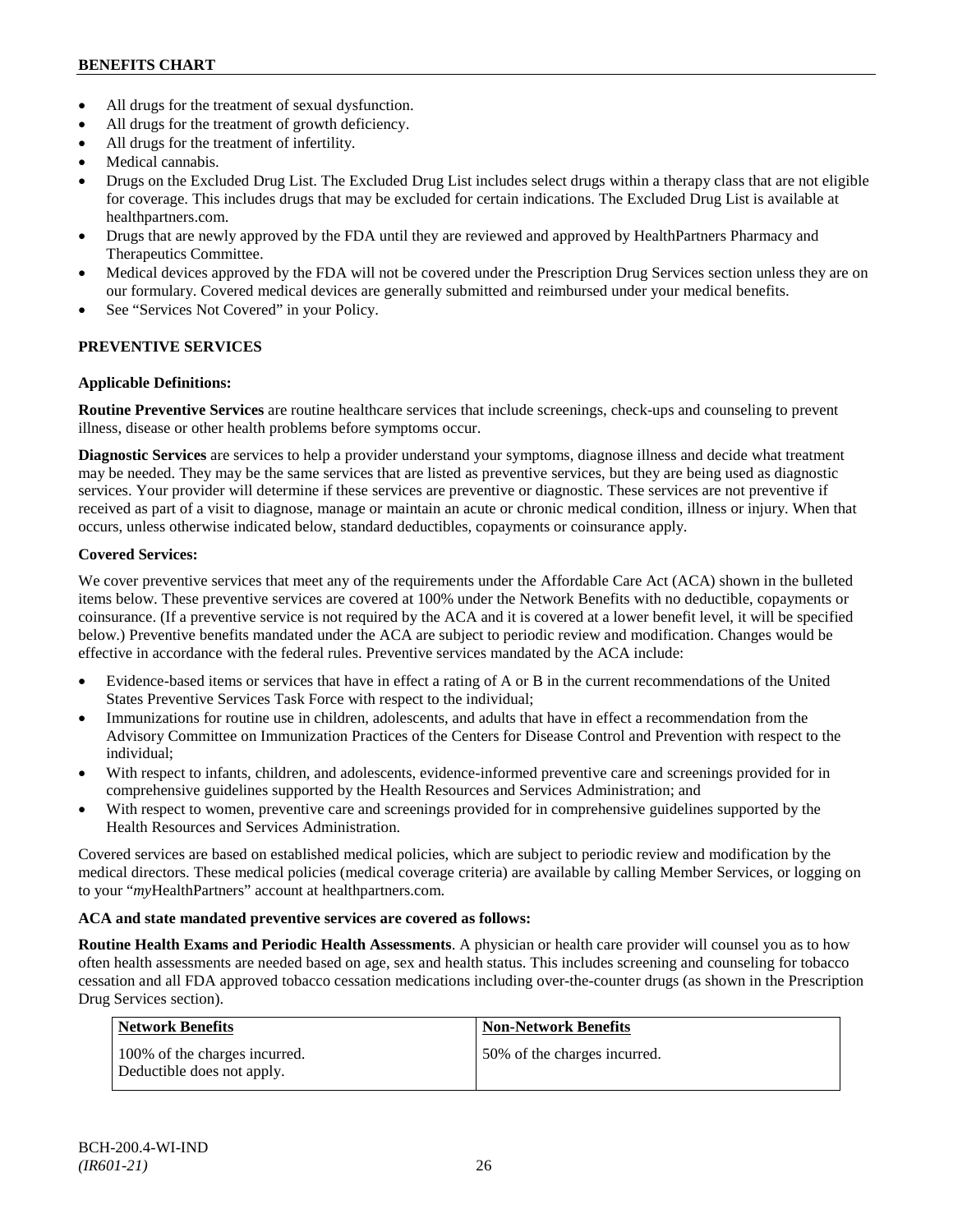**Child Health Supervision Services.** This includes pediatric preventive services such as newborn screenings, appropriate immunizations, developmental assessments and laboratory services appropriate to the age of the child from birth to 72 months, and appropriate immunizations to age 18.

| <b>Network Benefits</b>                                     | <b>Non-Network Benefits</b>  |
|-------------------------------------------------------------|------------------------------|
| 100% of the charges incurred.<br>Deductible does not apply. | 50% of the charges incurred. |

## **Routine Prenatal Care and Exams**

| <b>Network Benefits</b>                                     | <b>Non-Network Benefits</b>   |
|-------------------------------------------------------------|-------------------------------|
| 100% of the charges incurred.<br>Deductible does not apply. | 150% of the charges incurred. |

**Routine Postnatal Care.** This includes health exams, assessments, education and counseling relating to the period immediately after childbirth.

| Network Benefits                                            | <b>Non-Network Benefits</b>  |
|-------------------------------------------------------------|------------------------------|
| 100% of the charges incurred.<br>Deductible does not apply. | 50% of the charges incurred. |

**Routine Screening Procedures for Cancer.** This includes colorectal screening starting at age 50 and under age 50 for people at high risk of colorectal cancer. This also includes other cancer screenings recommended by the USPSTF with an A or B rating. Women's preventive health services below describe additional routine screening procedures for cancer.

| Network Benefits                                            | <b>Non-Network Benefits</b>  |
|-------------------------------------------------------------|------------------------------|
| 100% of the charges incurred.<br>Deductible does not apply. | 50% of the charges incurred. |

## **Routine Eye and Hearing Exams for members under the age of 22**

| <b>Network Benefits</b>                                     | <b>Non-Network Benefits</b>  |
|-------------------------------------------------------------|------------------------------|
| 100% of the charges incurred.<br>Deductible does not apply. | 50% of the charges incurred. |

**Professional Voluntary Family Planning Services.** This includes services to prevent or delay a pregnancy, including counseling and education. Services must be provided by a licensed provider.

| <b>Network Benefits</b>                                     | <b>Non-Network Benefits</b>  |
|-------------------------------------------------------------|------------------------------|
| 100% of the charges incurred.<br>Deductible does not apply. | 50% of the charges incurred. |

#### **Adult Immunizations**

| <b>Network Benefits</b>       | <b>Non-Network Benefits</b>   |
|-------------------------------|-------------------------------|
| 100% of the charges incurred. | 100% of the charges incurred. |
| Deductible does not apply.    | Deductible does not apply.    |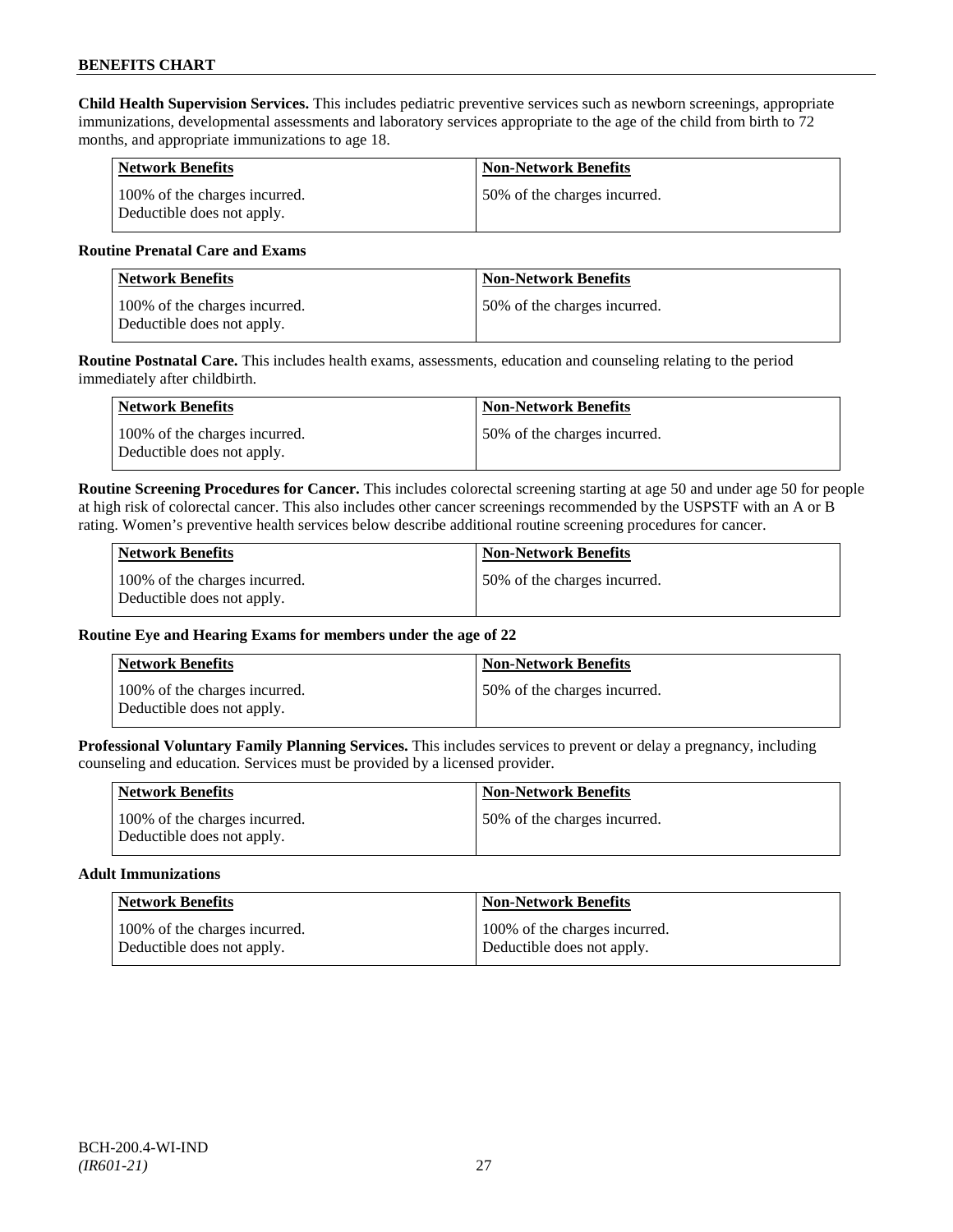**Women's Preventive Health Services.** This includes mammograms, screenings for cervical cancer (pap smears), breast pumps, human papillomavirus (HPV) testing, counseling for sexually transmitted infections, counseling and screening for human immunodeficiency virus (HIV), and all FDA approved contraceptive methods as prescribed by a doctor, sterilization procedures, education and counseling (see the Prescription Drug Services section for coverage of oral contraceptive drugs). We also provide genetic screening for BRCA if someone in your family has the gene or you have a diagnosis of cancer.

The U.S. Preventive Services Task Force (USPSTF) recommends screening mammography, with or without clinical breast examination (CBE), every 1-2 years for women aged 40 and older. For women age 50 and older, we cover an annual mammogram.

| <b>Network Benefits</b>                                     | <b>Non-Network Benefits</b>  |
|-------------------------------------------------------------|------------------------------|
| 100% of the charges incurred.<br>Deductible does not apply. | 50% of the charges incurred. |

**Obesity Screening and Management.** We cover obesity screening and counseling for all ages during a routine preventive care exam. If you are age 18 or older and have a body mass index of 30 or more, we also cover intensive obesity management to help you lose weight. Your primary care doctor can coordinate these services.

| <b>Network Benefits</b>                                     | <b>Non-Network Benefits</b>   |
|-------------------------------------------------------------|-------------------------------|
| 100% of the charges incurred.<br>Deductible does not apply. | 150% of the charges incurred. |

**Preventive Medications.** We cover preventive medications currently recommended by USPSTF with an A or B rating if they are prescribed by your medical provider and they are listed on our Formulary. Preventive medications are subject to periodic review and modification. Changes would be effective in accordance with the federal rules and reflected in our current medical coverage criteria for preventive care services.

| <b>Network Benefits</b>                                     | <b>Non-Network Benefits</b>  |
|-------------------------------------------------------------|------------------------------|
| 100% of the charges incurred.<br>Deductible does not apply. | 50% of the charges incurred. |

## **In addition to any ACA or state mandated preventive services referenced above, we cover the following eligible preventive services:**

## **Routine Hearing Exams for Adults Age 22 and older**

| <b>Network Benefits</b>      | <b>Non-Network Benefits</b>  |
|------------------------------|------------------------------|
| 80% of the charges incurred. | 50% of the charges incurred. |

**Ovarian Cancer Surveillance Tests for women who are at risk.** "At risk for ovarian cancer" means (1) having a family history that includes any of the following: one or more first-degree or second-degree relatives with ovarian cancer, clusters of female relatives with breast cancer or nonpolyposis colorectal cancer; or (2) testing positive for BRCA1 or BRCA2 mutations. "Surveillance tests for ovarian cancer" means annual screening using: CA-125 serum tumor marker testing, transvaginal ultrasound, pelvic examination or other proven ovarian cancer screening tests currently being evaluated by the federal Food and Drug Administration or by the National Cancer Institute.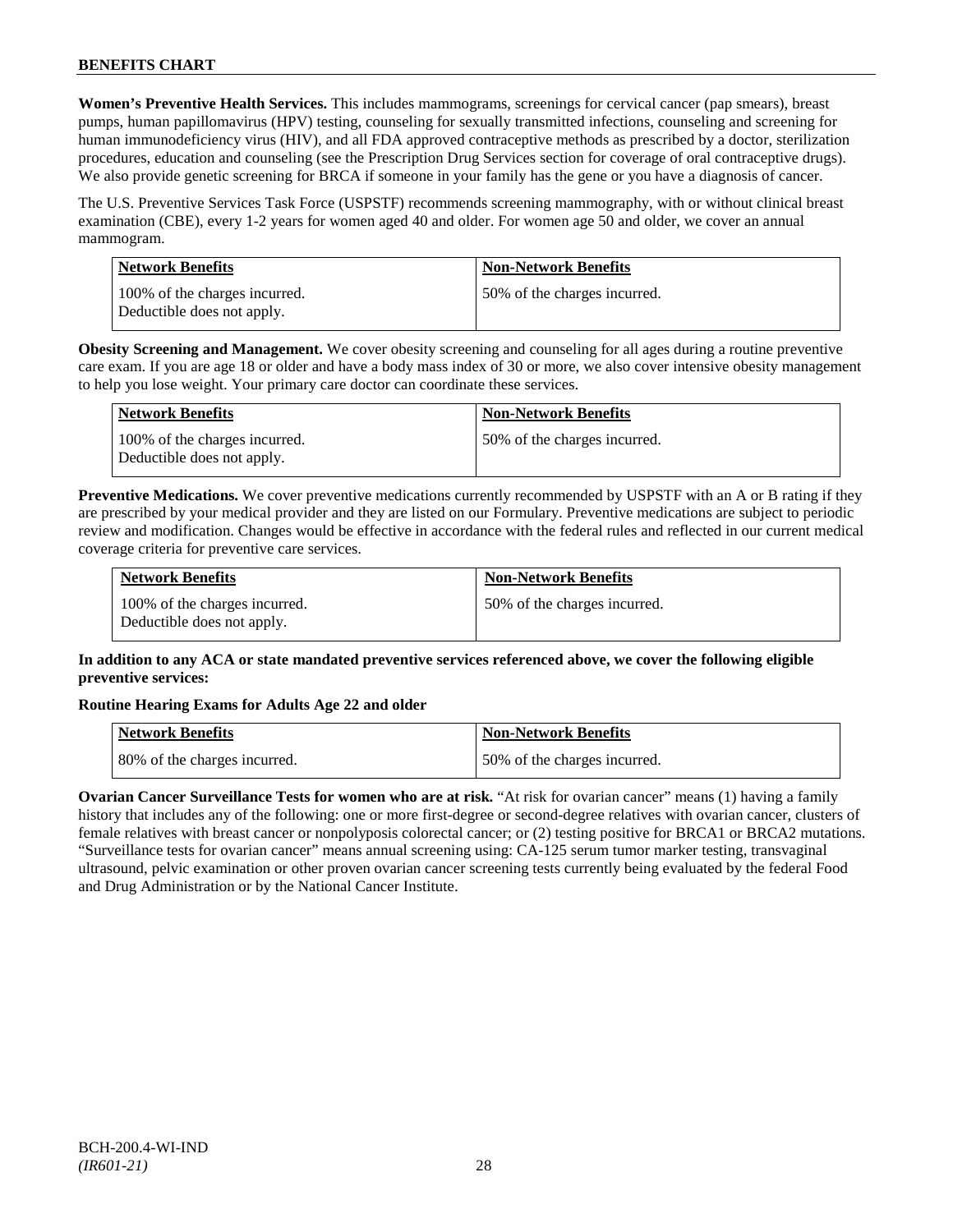| <b>Network Benefits</b>                                 | <b>Non-Network Benefits</b>                             |
|---------------------------------------------------------|---------------------------------------------------------|
| Coverage level is same as corresponding Network         | Coverage level is same as corresponding Non-Network     |
| Benefit, depending on type of service provided, such as | Benefit, depending on type of service provided, such as |
| Diagnostic Imaging Services, Laboratory Services        | Diagnostic Imaging Services, Laboratory Services        |
| Office Visits for Illness or Injury, or Preventive      | Office Visits for Illness or Injury, or Preventive      |
| Services.                                               | Services.                                               |

### **Limitations:**

• Services are not preventive if received as part of a visit to diagnose, manage or maintain an acute or chronic medical condition, illness or injury. When that occurs, unless otherwise indicated above, standard deductibles, copayments or coinsurance apply.

## **Not Covered:**

- Routine eye exams for adults age 22 and older.
- See "Services Not Covered" in your Policy.

### **TRANSPLANT SERVICES**

### **Applicable Definitions:**

**Autologous.** This is when the source of cells is from the individual's own marrow or stem cells.

**Allogeneic.** This is when the source of cells is from a related or unrelated donor's marrow or stem cells.

**Allogeneic Bone Marrow Transplant.** This is when the bone marrow is harvested from the related or unrelated donor and stored. The patient undergoes treatment which includes tumor ablation with high-dose chemotherapy and/or radiation. The bone marrow is reinfused (transplanted).

**Autologous Bone Marrow Transplant.** This is when the bone marrow is harvested from the individual and stored. The patient undergoes treatment which includes tumor ablation with high-dose chemotherapy and/or radiation. The bone marrow is reinfused (transplanted).

**Autologous/Allogeneic Stem Cell Support.** This is a treatment process that includes stem cell harvest from either bone marrow or peripheral blood, tumor ablation with high-dose chemotherapy and/or radiation, stem cell reinfusion, and related care. Autologous/allogeneic bone marrow transplantation and high dose chemotherapy with peripheral stem cell rescue/support are considered to be autologous/allogeneic stem cell support.

**Designated Transplant Center.** This is any health care provider, group or association of health care providers designated by us to provide services, supplies or drugs for specified transplants for our Insureds.

**Transplant Services.** This is transplantation (including retransplants) of the human organs or tissue listed below, including all related post-surgical treatment, follow-up care and drugs and multiple transplants for a related cause. Transplant services do not include other organ or tissue transplants or surgical implantation of mechanical devices functioning as a human organ, except surgical implantation of an FDA approved Ventricular Assist Device (VAD) or total artificial heart, functioning as a temporary bridge to heart transplantation.

Prior authorization is required prior to consultation to support coordination of care and benefits.

### **Covered Services:**

We cover eligible transplant services (as defined above) while you are covered under your Policy. Transplants that will be considered for coverage are limited to the following:

- Kidney transplants for end-stage disease.
- Cornea transplants for end-stage disease.
- Heart transplants for end-stage disease.
- Lung transplants or heart/lung transplants for: (1) primary pulmonary hypertension; (2) Eisenmenger's syndrome; (3) endstage pulmonary fibrosis; (4) alpha 1 antitrypsin disease; (5) cystic fibrosis; and (6) emphysema.